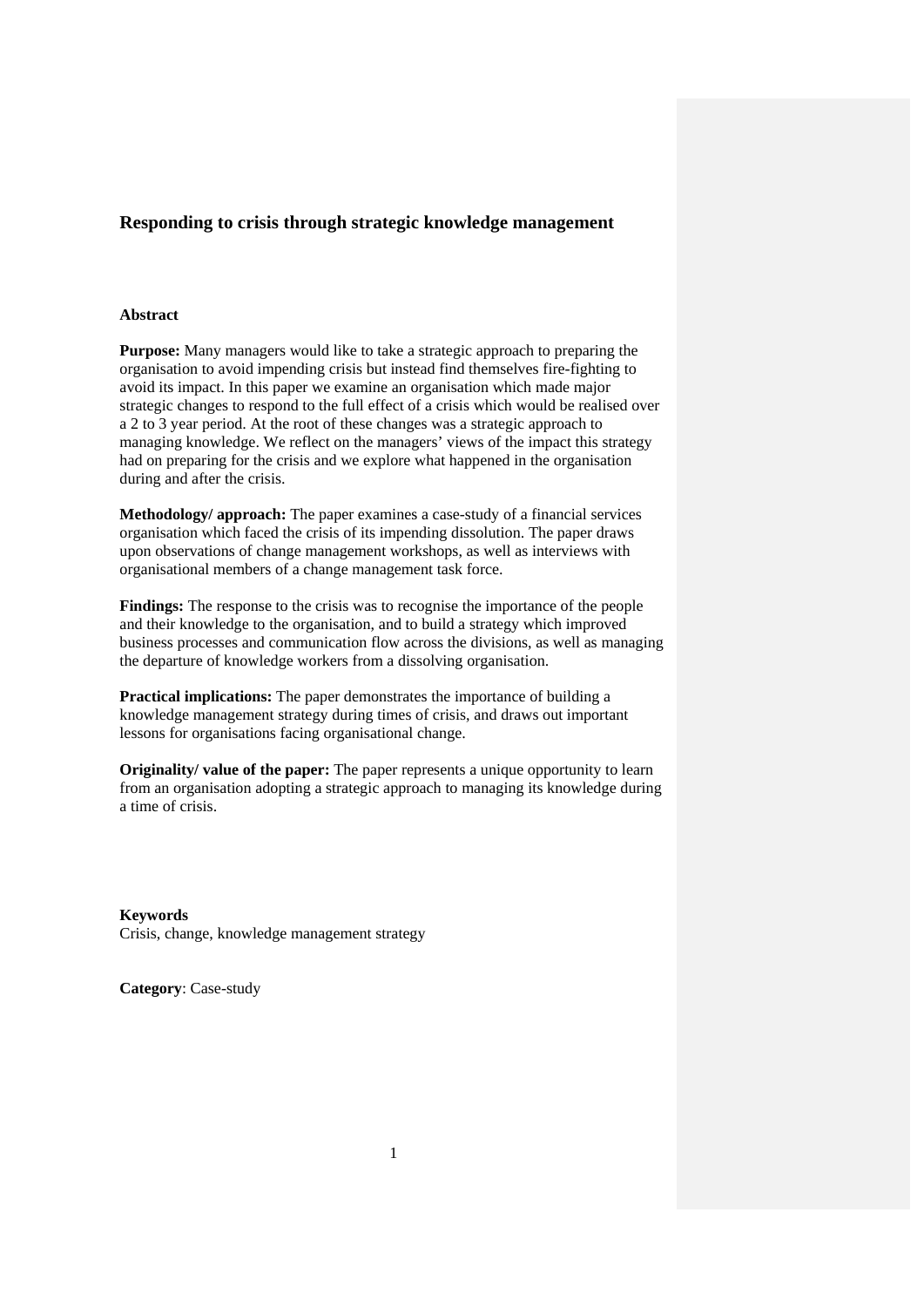# **INTRODUCTION<sup>1</sup>**

One only needs to talk to a range of managers to discover that, in many organisations, strategic thinking and strategic planning are often replaced with fire-fighting and the reliance on emergent solutions (Spence, 1999). This can certainly be the case with knowledge management (KM) where organisations might develop capabilities piecemeal, perhaps before taking a strategic approach (Ruggles, 1998; McCann and Buckner, 2004; Ciabuschi, 2005). However, often the need for a strategic approach (i.e. purposefully aligning initiatives with an organisation's strategic imperatives) is only realised when looming crisis forces reconsideration of the <u>organisation's</u> current direction (Collison and Parcell, 2001; Ford and Angermeier, 2004).

The imperatives forcing the need for a strategic approach are obviously wholly contextual. From sixteen organisations we have recently worked with in developing KM strategy (see Edwards and Shaw, 2004; Shaw and Edwards, 2005), the crises which encourage their taking of a strategic view included: becoming swamped with data and being unable to forecast accurately as a result; the merging of three organisations demanded the new organisation to start acting differently; needing process change to remain competitive; retaining essential knowledge during site relocation.

The organisation which is the focus of this paper, the Mortgage Code Compliance Board (MCCB), was faced with a particular kind of crisis – the impending closure of the organisation, driven by legislative changes in the regulatory environment. MCCB is quintessentially a knowledge organisation and its employees knowledge workers – its regulatory and advisory function relies upon the codification of professional expertise. The importance of the employees' knowledge and the need to manage it effectively was recognised by MCCB and became a strategic central pillar of its organisational change programme. MCCB was forced to take a strategic view of knowledge management because they were closing their operations and a reducing workforce coping with growing stakeholder requirements demanded major changes to sustain operational effectiveness. Over nearly three years these changes required the balancing of three pillars of KM: people, process and technology (Ahmed et al, 2002; Massey et al, 2002). MCCB has now closed and this paper provides a retrospective analysis of how the **Deleted:** trajectory

**Deleted:** Reference withheld, 2004; Reference withheld, 2005

**Deleted:** KM

 1 Please note that some references have been removed in order to anonymise the authors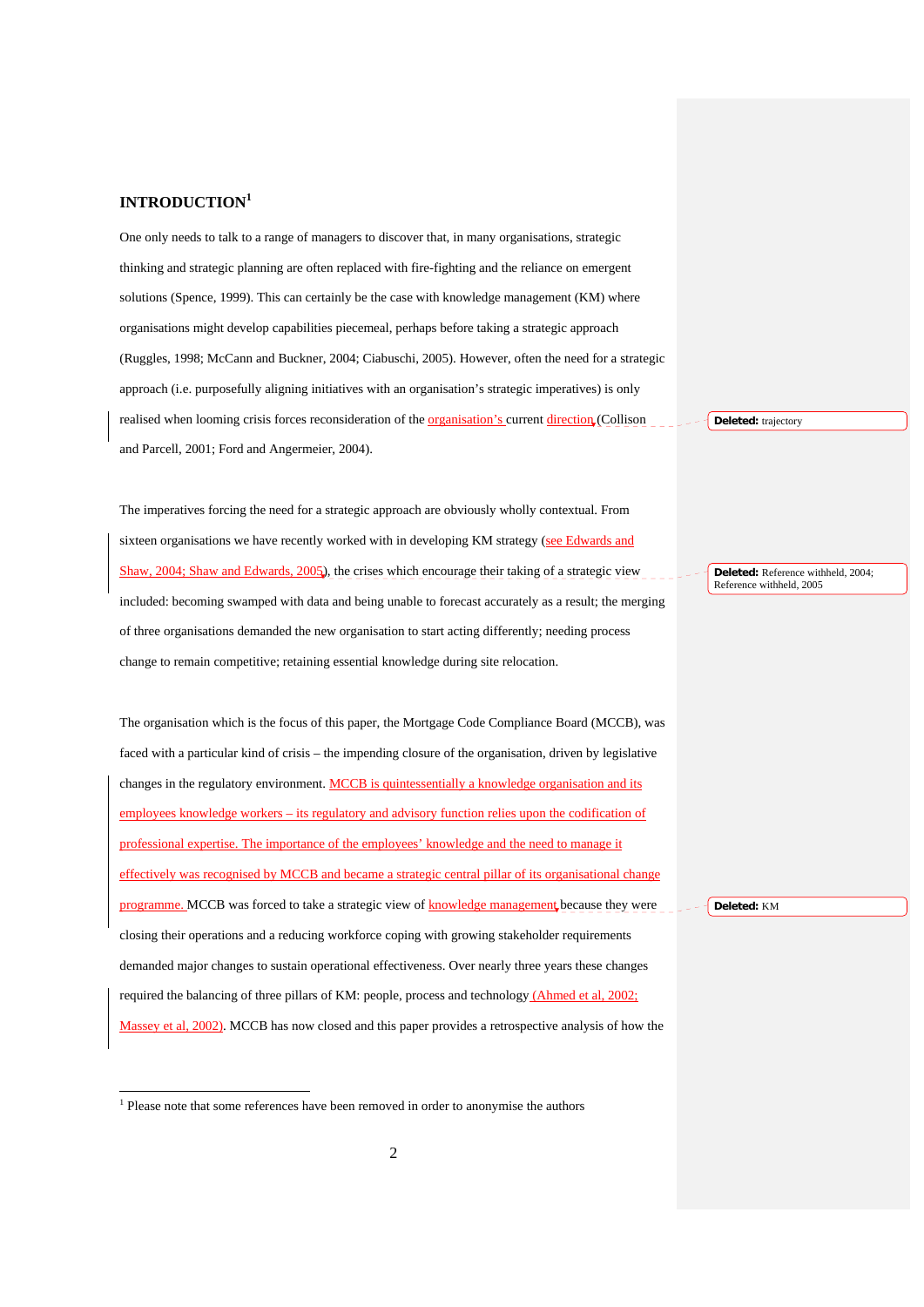organisation managed the crisis of closure by assuming a strategically central programme of knowledge management.

Our work with MCCB has been discussed elsewhere (Shaw et al, 2003; Shaw et al, 2006), but this paper adds to these accounts by providing a more critical assessment of the implementation of KM strategy from a new perspective of the senior managers who designed and implemented that strategy and the staff who were affected by these changes.

The structure of the paper is as follows. First, we review the knowledge management literature and consider what constitutes an effective KM strategy. We ask the question 'what happens to knowledge management in a time of organisational crisis?' We then introduce the background to the case study and describe the crisis which encouraged MCCB to take a strategic view of KM. We briefly introduce the methodology used to develop the strategy, before examining the change process and reviewing the actions implemented as part of the strategy. Drawing upon in-depth interviews with members of the KM implementation group, together with observations from workshops and meetings, we discuss how MCCB made its KM strategy central to the change process, and draw conclusions about the role of knowledge management in a time of organisational crisis.

#### **Balancing people, processes and technology**

Due to the breadth of KM activities and the scope of KM practice, there are many conceptions of KM in organisations. Early practice has been criticised for treating KM as the short-term implementation of IT-based projects, with a predominant view of knowledge as little different to information (Swan and Scarborough, 2001; Hislop, 2005).

It is now widely accepted that approaches to KM fall into two distinct perspectives: people-centred and technology-centred (Alvesson and Karreman, 2001; Dueck, 2001; Scarborough and Swan, 2001; Moffett et al, 2003; Handzic and Zhou, 2005). Despite emphasis on the use of IT to mobilise knowledge management practices, there is widespread acceptance that knowledge is inherently personal (Fahey and Prusak, 1998; McDermott, 1999; Coakes et al, 2002), and that IT can only play a limited role. This is expressed most commonly in the concept that knowledge has a tacit dimension

**Deleted:** 6

**Deleted:** 3bReference withheld, 2006; Reference withheld, 2003b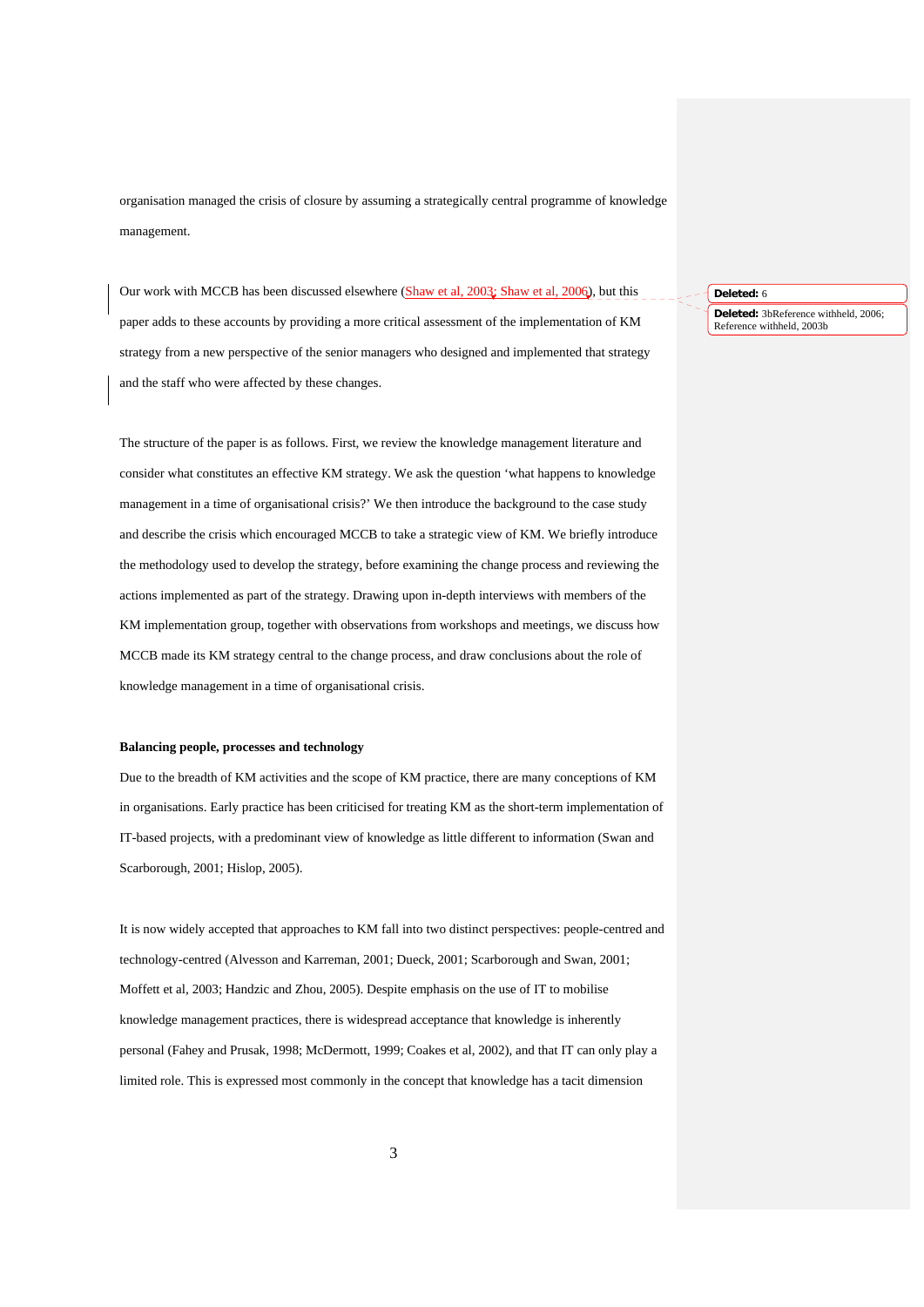(Stenmark, 2000; Connell et al, 2003) and only part of a person's knowledge can be made explicit and articulated as information.

Although IT plays an important role in facilitating the flow of knowledge in organisations, it should support knowledge processes rather than become the predominant focus of KM activity (Alavi and Leidner, 2001). As knowledge is inherently personal, KM initiatives need to focus first and foremost on nurturing the people who have the knowledge, with technology playing a supplementary role (Robertson and O'Malley Hammersley, 2000). Furthermore, the organisation needs to foster appropriate processes by which the knowledge of its individual members can interact for the benefit of the whole organisation (Hammer et al., 2004). Maier and Remus (2003) suggest that a process focus is a way of bridging this apparent dichotomy between the people-oriented and the technology-oriented approaches. However, the business should not nurture business processes whilst stifling that informal knowledge sharing between people by which much organisational work is performed (Brown and Duguid, 2000).

A number of organisations have recognised the balance between people, processes and technology as a framework for organising their knowledge management activity. For example, Massey et al. (2002) discusses the case of the telecommunications firm Nortel Networks, while Ahmed et al. (2002) give the examples of the information systems company ICL and the UK's Post Office organisation. Even if firms do not adopt an explicit people-process-technology framework, there is nevertheless a universal recognition within KM case-studies that an important principle is for firms to nurture an appropriate culture for knowledge management. This is fundamentally a people and process-oriented focus. Black and Decker is one among the many cases in point (Pemberton et al., 2002).

### **Knowledge management and strategy**

Because KM is such a fundamental activity which impacts upon most areas of the business, organisations need to take an overarching strategic approach to align knowledge management with business strategy, rather than KM existing as random and isolated pockets of activity (Zack, 1999; McCann and Buckner, 2004; Snyman and Kruger, 2004). In knowledge-based firms strategy cannot be treated as an exclusively top-down process, but knowledge workers should be represented and involved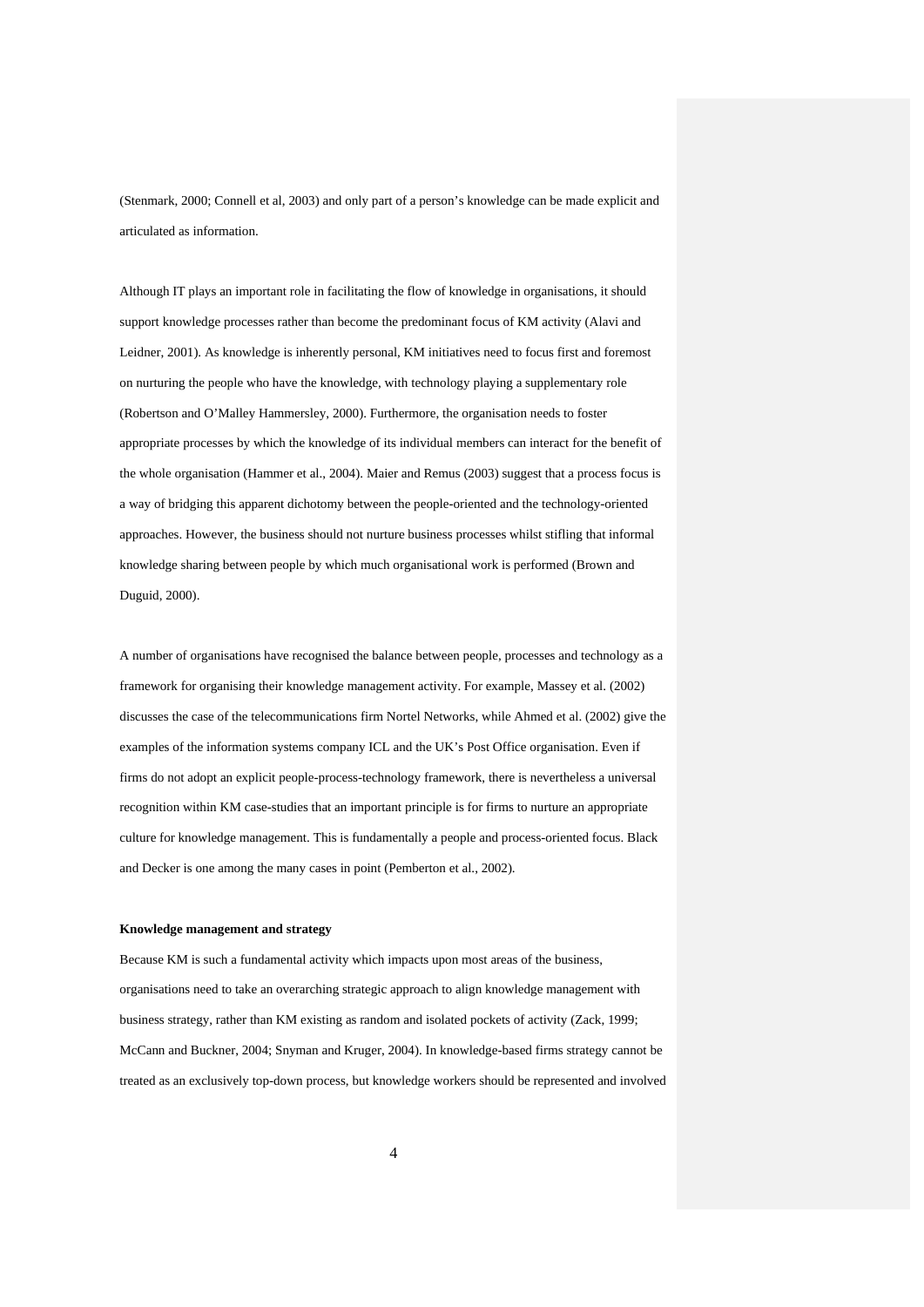in strategy formulation in order to generate collective ownership of the process (Carlisle, 2002; Shaw and Edwards, 2005). Because of the increasing importance of knowledge processes as the principal activity of knowledge-based organisations, KM should be embedded in the organisation's working practices and business strategy. While ongoing senior management support for KM plays a critical role, knowledge sharing should be everyone's concern, not just the occupation of an isolated group or project (Liebowitz, 1999; Storey and Barnett, 2000). Nevertheless, there is an important leadership role to be played in building and sustaining the momentum of any specific KM activity. Jones et al. (2003) refer to this "dual role of expert change agent and knowledge manager" by the term 'knowledge champion'.

#### **Knowledge Management in times of crisis**

Despite the ideal of these principles, the reality of creating and sustaining the momentum of KM in business is often difficult. Storey and Barnett (2000) present a case-study of a firm which is provoked by an external crisis to drop its KM initiative. Although the initiative is central to the need for cultural change in the organisation, and arguably, a deeper and more embedded form of organisational crisis, the firm is forced into a mode of fire-fighting for survival, leading Storey and Barnett to conclude that KM is often seen as a 'nice-to-have' rather than a mission-critical activity. That KM is viewed as a luxury which can be so easily 'dropped' implies it can be viewed as an appendage and not properly embedded into business processes or integrated into organisational strategy.

Roux-Dufort (2000) defines a crisis as "a process of transformation induced by a major disruption that forces the restructuring of social, human and natural systems." He presents case-studies in which the opportunity for the organisation to learn from a crisis is confounded by its attempt to re-establish the status quo, rather than seeing the crisis as an opportunity to learn and evolve. This is in contrast to Kim (1998), following Pitt (1990), who finds that some firms view crisis as more of an opportunity than a threat. Kim (1998) suggests that there are two types of crisis; those which are proactively constructed by the firm in order to precipitate organisational change, and those which are evoked by the external market, technological or regulatory environment to which the firm must reactively respond. Kim views such times of crisis as episodes in which firms can engage in rapid organisational learning, as in the case of the Korean car manufacturer Hyundai, which invoked a state of crisis in order to transform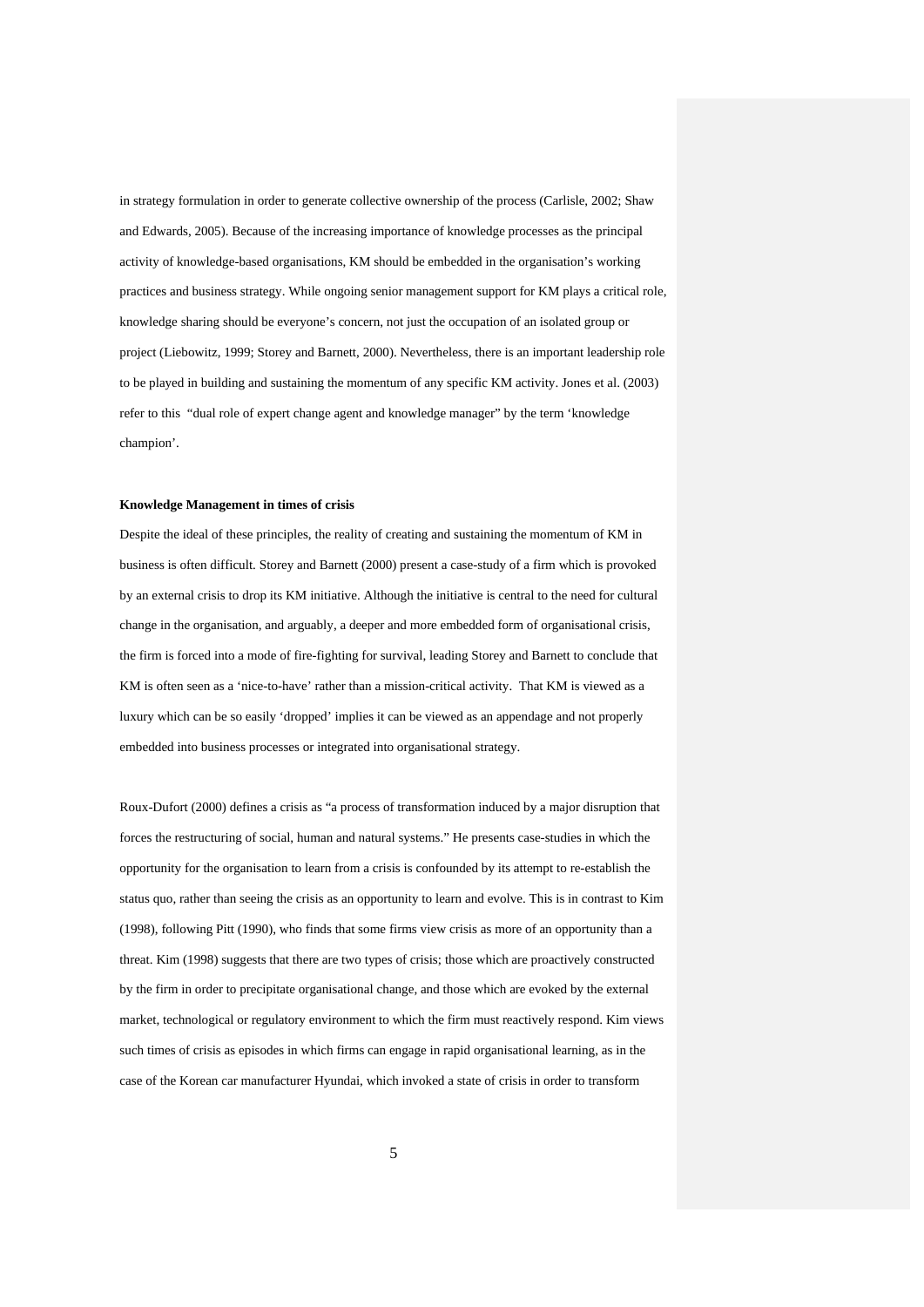itself from a firm which learned through imitation of foreign manufacturers, to one which was able to generate its own research-led innovation. Thus Kim argues that a state of crisis should not be seen merely as a danger which renders the firm defensive, but as an opportunity for organisational learning.

While organisational crisis and its management has provoked modest interest in the academic literature, interest in knowledge management and learning in times of organisational crisis has attracted even less comment. There have been some interesting papers on organisational learning or the failure to learn from crisis (e.g. Roux-Dufort, 2000; Elliott et al, 2000) and learning about how better to manage the crisis process (e.g. Simon and Pauchant, 2000). However, this paper is not about organisational learning and how organisations learn or fail to learn from crises, it is about what happens to an organisation's knowledge management agenda in such a period of major restructuring. The literature review has suggested that effective knowledge management should be a balanced focus on people, process and technology which features at the core of the firm's strategy. As such a firm's strategic approach to KM should survive an episode of crisis rather than be dropped from the agenda. However, we have been unable to find any empirical research on firms which have incorporated strategic KM into the process of crisis management. While it would appear some organisations are reacting to externally evoked crises while others are proactively generating crisis in order to learn, in both cases there is the implication that the aim of crisis management is to ensure organisational survival. Pearson and Clair (1998) characterise an organisational crisis as a short term episode which has a major threat to the survival of the organisation or its stakeholders, but one which is nevertheless capable of resolution. In this paper we examine a case-study of an organisation facing a type of crisis which has not hitherto been encountered in the research literature – an externally evoked crisis for which the only resolution is the inevitable dissipation of the organisation.

### **METHODOLOGY**

The paper is based upon a case-study of an organisation in crisis – that of a UK financial services organisation known as the Mortgage Code Compliance Board (MCCB). The data are drawn from a number of sources collected over a three year period, including: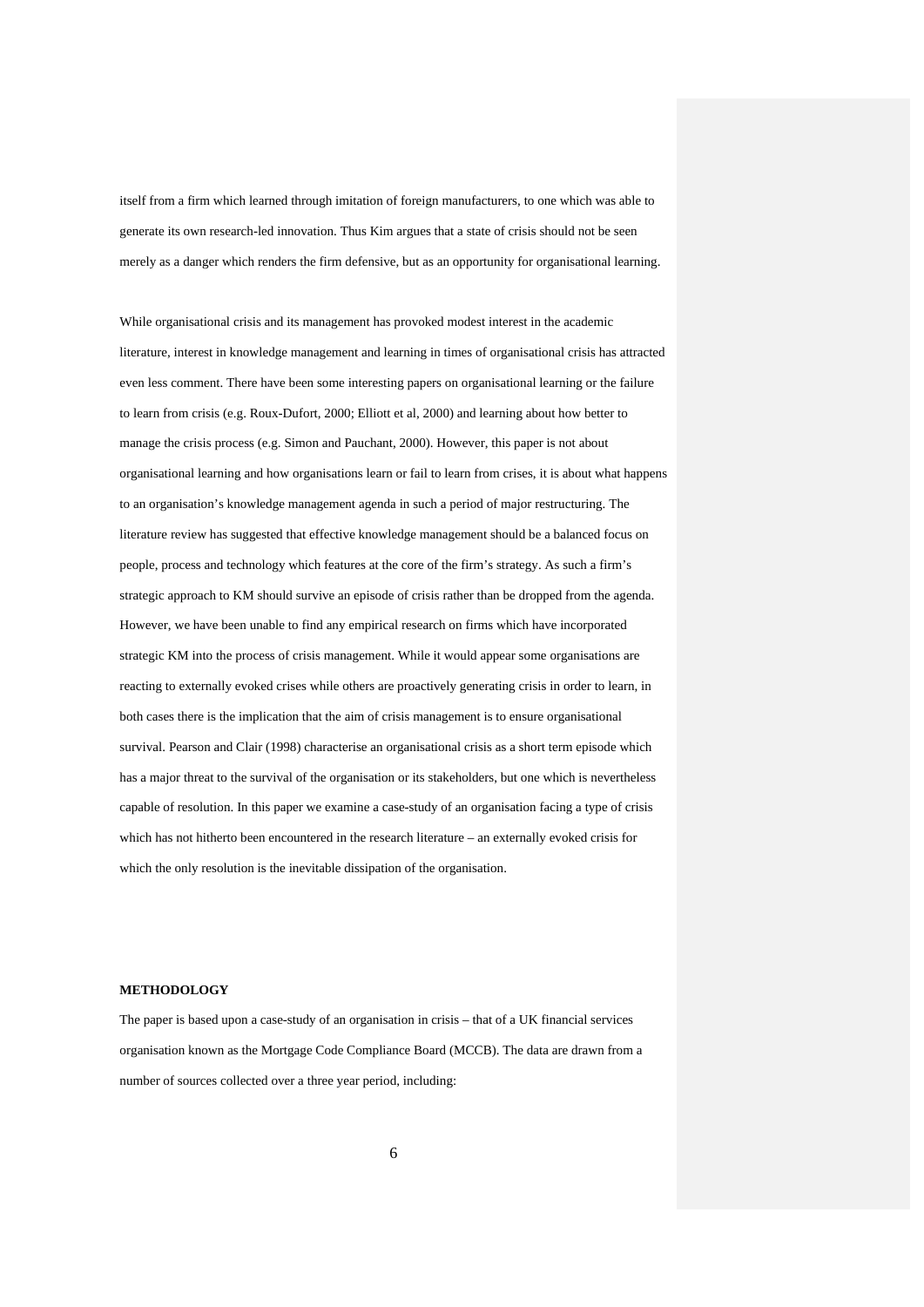- Data from three strategy making workshops (each a day long). More on the aims of these workshops are discussed below, but the data collected includes: records from pre-workshop meetings; the model of discussions built during the workshop; computer logs of who shared which opinions; participant feedback on the process and strategy; post-workshop de-brief meetings with the client; final reports of the workshop outcome; a video recording of the third workshop.
- In-depth interviews with five members of the change implementation team (September 2004, MCCB ceased its operations in October 2004). These looked back at the group's impact on the organisation.
- Documentation collected from MCCB e.g. monthly staff newsletters, the strategy document.
- Details from a web-site set up to support communication among ex-staff following closure.
- Observations made by one of the paper's authors, who worked at executive director level within the case-study organisation during the period of the research.

Findings were discovered by analysing the interview data and allowing themes to emerge through that analysis (Miles and Huberman, 1994). These themes helped us to appreciate and communicate what the participants experienced and felt.

In terms of reflecting on the impact of the actions, there was no use of formal tools such as the balanced score card, or specific key performance indicators against which progress was measured. Instead, there was extensive reflection on the impact of the initiative by the managers who were in the KM Group. Reflection was a fundamental feature of MCCB's strategic approach to KM as, in monthly progress meetings, reflection was used to assess the impact of recent activities. A major reflective event was a workshop which brought the KM Group together to reflect on their progress and agree next steps. The reflection took the form of considering the progress towards each action and exploring where more effort needed to be placed.

It is important to clarify the role of the authors in the data collection process. Initial contact between the authors and MCCB was through the facilitation of three strategy making workshops (described below). These workshops enabled MCCB to generate its own change management programme, led by a team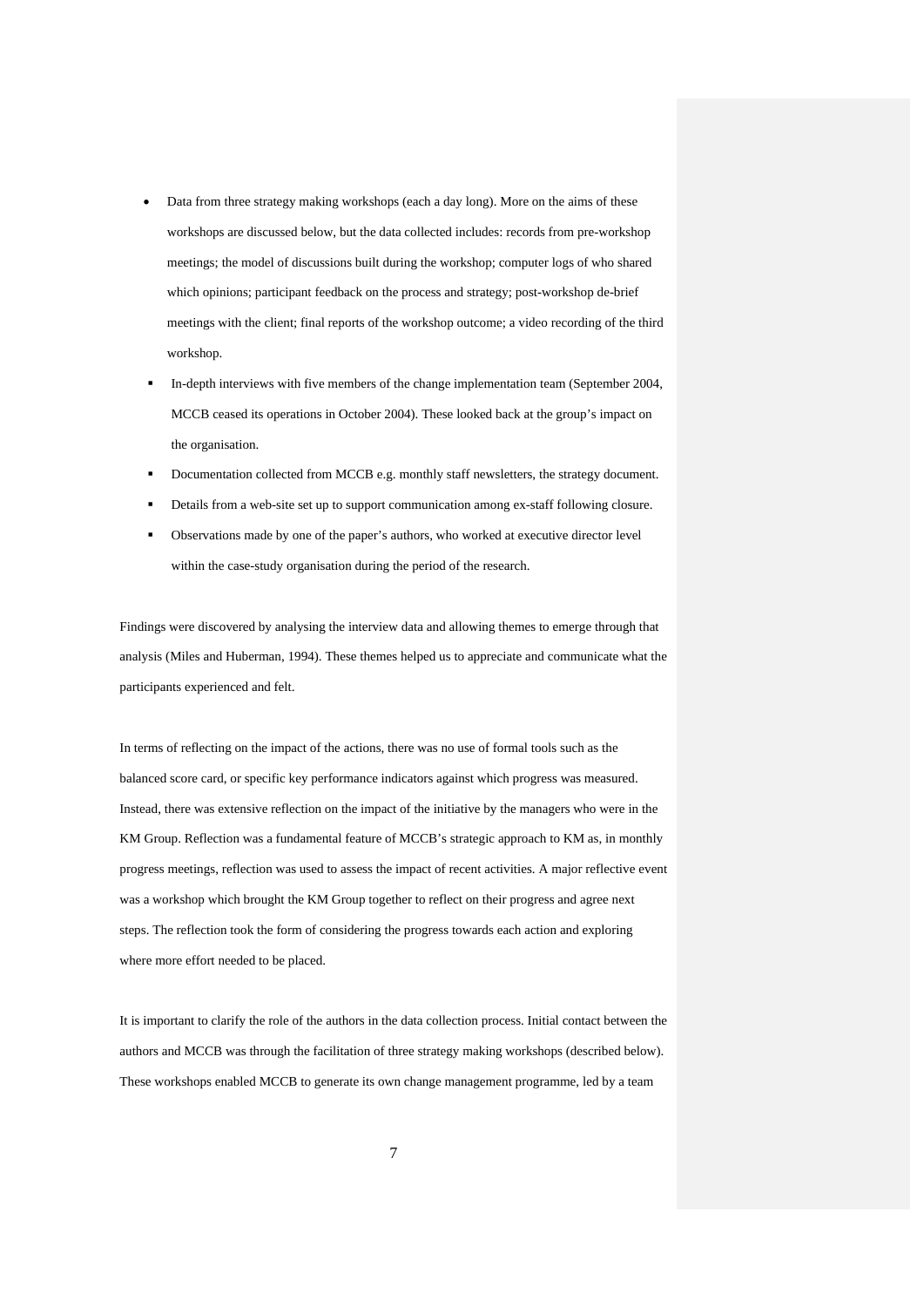which became known as the KM Group. (More detail about the team will be given in the section "Organising change in MCCB".) As such the role of the researchers within the change programme was one of facilitation rather than implementation. Design and implementation of the change programme was the exclusive responsibility of MCCB employees. Included in the KM Group was the third author of this paper, who worked in MCCB for 4 years at executive director level and led the change initiative. Although he was a manager at the time of the change programme, the role of this manager as author is to reflect post-hoc on the change process.

The methodology for this research is therefore one of case-study – wherein the authors are drawing upon this organisation as an example of Knowledge Management in times of crisis, and were predominantly passive observers in the change process – rather than one of action research in which researchers adopt a proactive role in implementing change in order to observe its effects. As Eden and Huxham (1996) suggest, it is important not to confuse passive engagement in a case-study of change in an organisation with the more purposeful methodology of action research.

Throughout this paper we make use of quotes from all members of the change implementation team. These quotes are taken from the variety of sources mentioned above.

# **THE CASE STUDY**

# **Introducing MCCB**

The UK mortgage market is acknowledged as one of the principal drivers of the UK economy. Prior to the implementation of statutory regulation, under the Government sponsored body the Financial Services Authority (FSA), the industry was regulated by a non-statutory or 'voluntary' code of practice. This was monitored and run by the Mortgage Code Compliance Board – an independent, notfor-profit organisation, funded by registered firms. MCCB had secured near 100% adoption of the Code amongst trading mortgage firms (lenders and brokers) and had strong powers of enforcement over its registered firms.

MCCB began operations in October 1999 and ceased its activities in October 2004 when responsibilities were assumed by the FSA. Since its inception MCCB knew that closure was inevitable,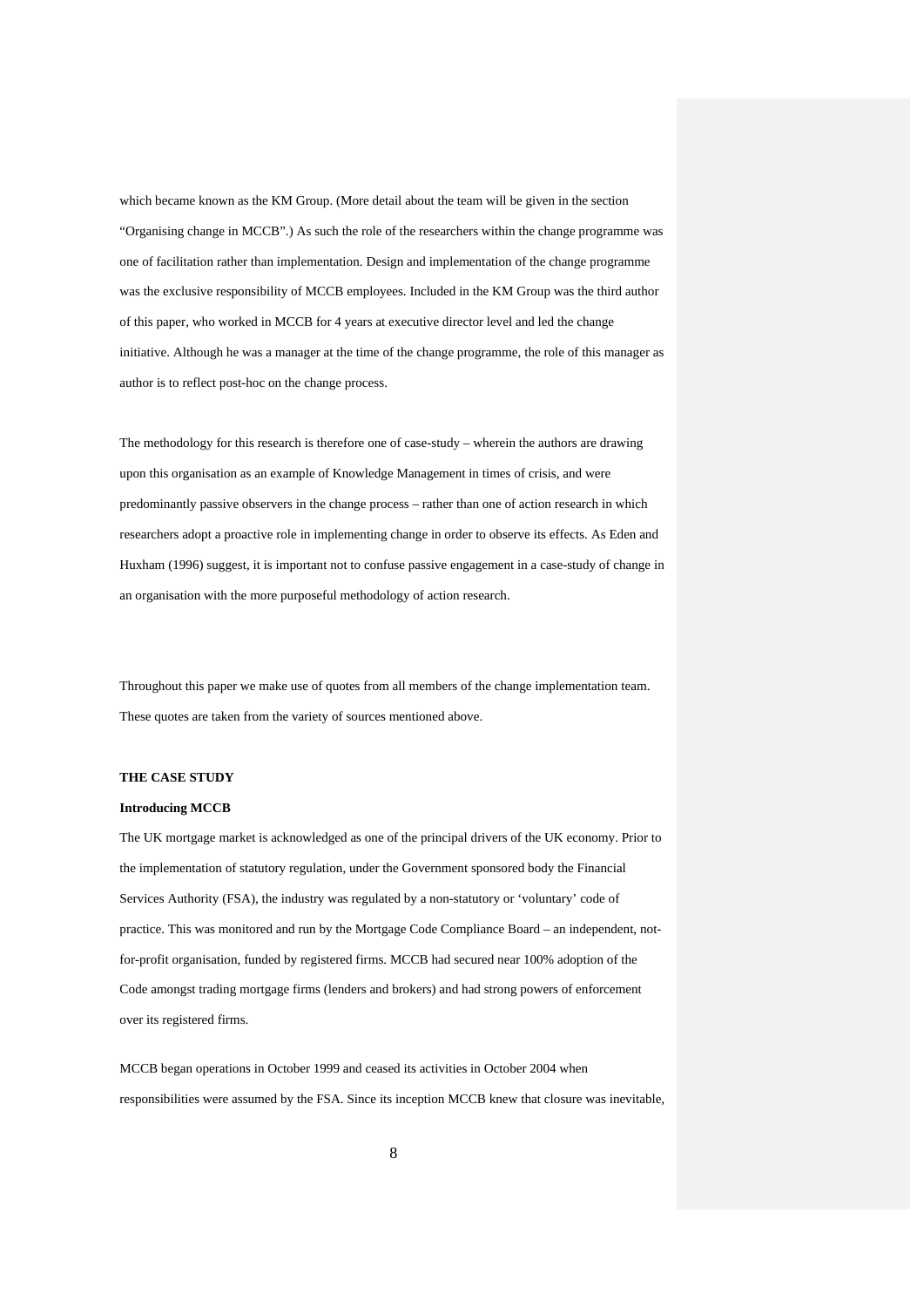but was uncertain of when this would happen until a Government announcement of December 2001 [the date for statutory regulation to be implemented was then set for October 2004]. This uncertainty contributed to the impact of the crisis, but was also a catalyst for the organisation taking a strategic view of KM.

MCCB was led by an Executive management team of six people, with the senior management group reporting to it. There were two main departments in MCCB. 'Registration Services' (sometimes called 'Administration') managed quantitative data on firms which was collected and updated through a formal annual registration and data capture process. The 'Compliance Team' was responsible for acquiring qualitative data from market intelligence and visits to firms. Also, a Helpline function was in place which handled telephone calls about the Mortgage Code from consumers as well as dealing with queries from registered firms.

#### **Framing the crisis**

The crisis to which we refer was *spiralling work* with which the *existing processes would have been unable to cope* given the certain *gradual diminishing of the workforce*. The pressures of work were painfully complemented with the pressures of redundancy, as one employee noted, "it's been described as the longest death-bed scenario in the world. We have known for three years". The crisis was accentuated by several factors within the organisation, including (to save space we have limited evidence to one quotation from a manager on the KM Group for each point, but more are available):

### *Process*

One main factor was the ineffectiveness processes used in MCCB. Information and knowledge was being regularly lost due to the lack of effective capturing processes, for example, it was as simple as telephone calls not being logged: "if we get a call from the public or from Trading Standards or someone, in the past it could have been lost"; or as serious as specialist knowledge not being retained by the organisation: "people were leaving [specialist functions]… taking knowledge … with them – it wasn't being recorded". Some processes which acquired important knowledge were too labour intensive for the dissolving organisation: "we would spend an entire day with the firms collecting data … half the stuff we could do in paper format a month before we go and see the firm"; and other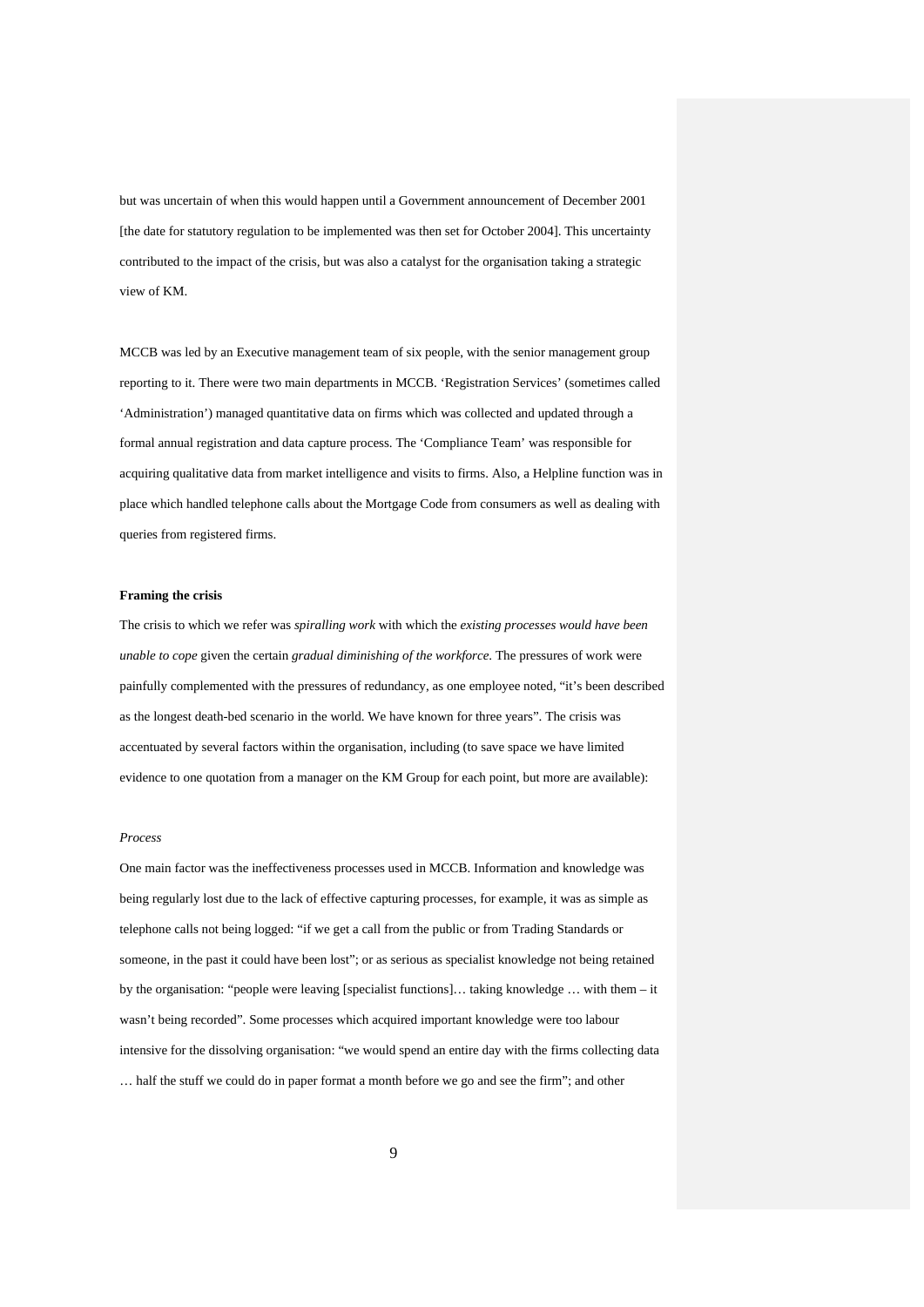processes lacked coordination across the organisation: "we used to collect data on the understanding it would be useful to other people and then we found it actually wasn't useful to anybody". Lack of communication between departments was significant and knowledge was not being shared: "there are cases where Registration were finding things out about firms and not passing it on to Compliance and vice versa. Knowledge was being lost". The processes in MCCB were complicated by the working environment: "twenty compliance inspectors working from home ... and we also have the London [Headquarters] office. For a small organization [communication is] quite complex". In short, the processes were in need of revision which would require cross-functional team collaboration.

**Deleted:** [cause] quite desperate structure **Deleted:** , of course,

#### *People*

The people in MCCB contributed to the looming crisis, in as much as they suppressed their concerns over their working environment: "we all knew what the problems were, but it's difficult to voice them sometimes"; one reason for which was that departments were in competition with each other, not cooperation: "personality problems with some of the senior management … at each others throats … didn't get on terribly well, which effected communication all the way down the line really". Problems with communication were physical as well as personal/social: "very much communication problems which were physical because we have an upstairs and a downstairs. Compliance Team is upstairs, Registrations is downstairs and that caused some sort of them and us [atmosphere]". All this created a working environment from which "people who were very highly marketable … could be quite easily induced to leave" which would put additional strain on the remaining workforce.

### *Technology*

Regarding technology and IT training: "we didn't do much in the way of internal I.T. training where someone who was maybe a specialist in Microsoft Access or Excel, that knowledge wasn't being shared".

Overall, the problem was often summarised to be: "about internal communication … about sharing knowledge within the job".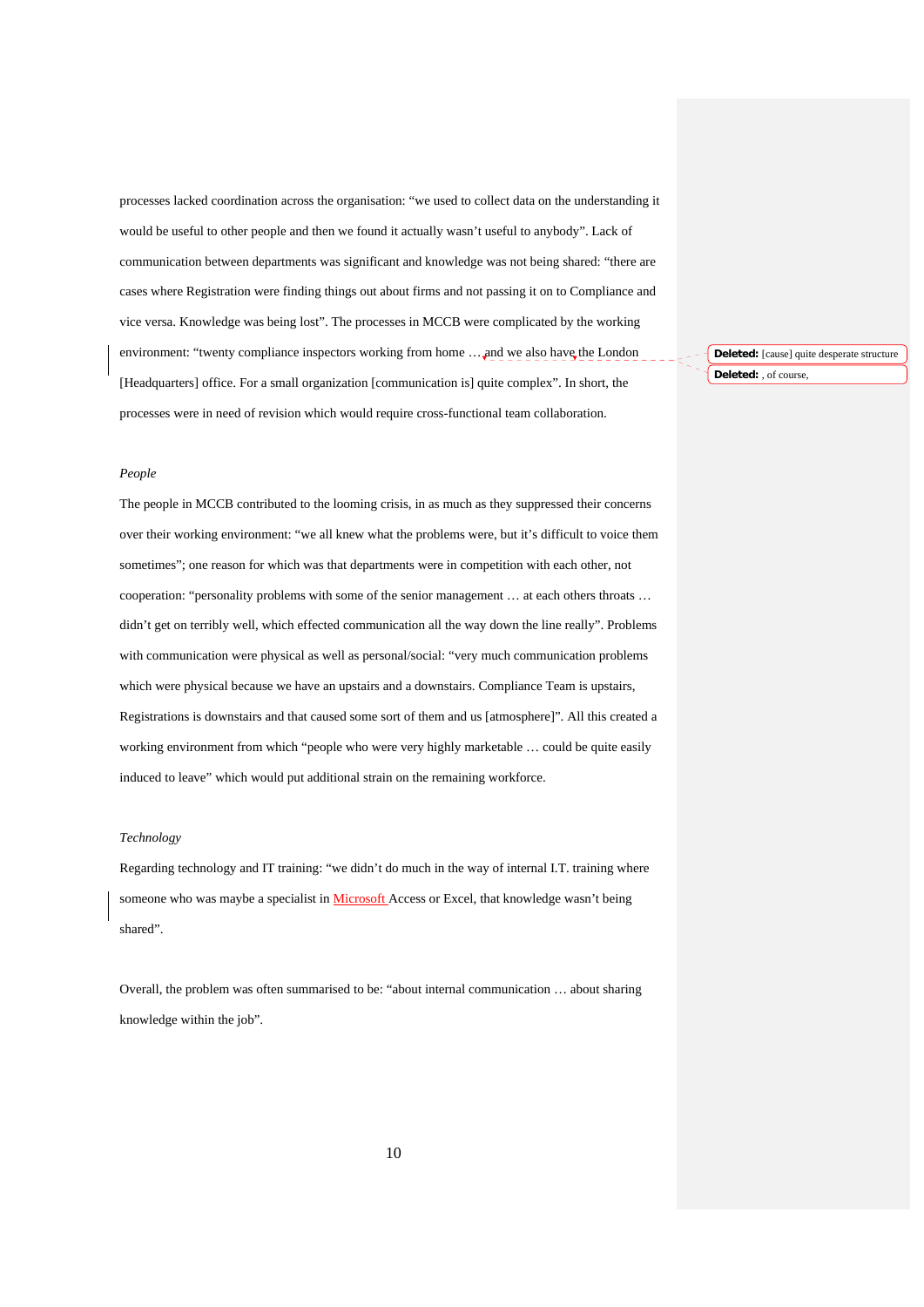Potential solutions to the crisis were unclear, largely because of its effect on most aspects of the organisation's people and processes, less so on technology (discussed later). It was a wide-reaching problem, as one member of the change implementation team reflected about KM, "Imagine travelling to the end of the universe. You can think about it for ten seconds and then you go, 'I can't do that.'" Instead of following a fire-fighting approach of dealing with emerging problems piecemeal, MCCB took a strategic approach to planning and implementing a programme of change.

#### **Organising change in MCCB**

To drive change through, a group of eight key MCCB senior staff was formed, drawn from all functions across the organisation. Members of MCCB's Executive management team suggested suitable members for the group, but all those suggested readily volunteered to participate. These eight people "comprised the majority of the senior management group, and included 50% of the Executive management team". This group was supported by the entire Executive team, and was empowered to make the changes required to achieve its objectives.

Very early in the initiative the group named themselves the KM Group, after the name of the facilitators' university. Previously we have described the KM Group as a 'community of implementation' in that it had the aim to "pool individual knowledge (including contacts and ways of getting things done) to stimulate collective enthusiasm in order to take more informed purposeful action for which the members are responsible" ( $\frac{\text{Shaw et al}}{\text{Al}}$ , 2006). The KM Group regarded its scope to be "very much that it wasn't our responsibly to ensure that [progress] happened. It was to provide the catalyst for the company to actually achieve those things themselves". It is clear that the members of this group therefore met the Jones et al. (2003) definition of 'knowledge champions', since they were acting both as knowledge managers and as agents of change. Jones at al. emphasise the need for knowledge champions to link various groups of people within an organisation, including innovators, opinion leaders and "users" (of knowledge).

Core to the strategic thinking of the KM Group were three workshops.

**Deleted:** Reference withheld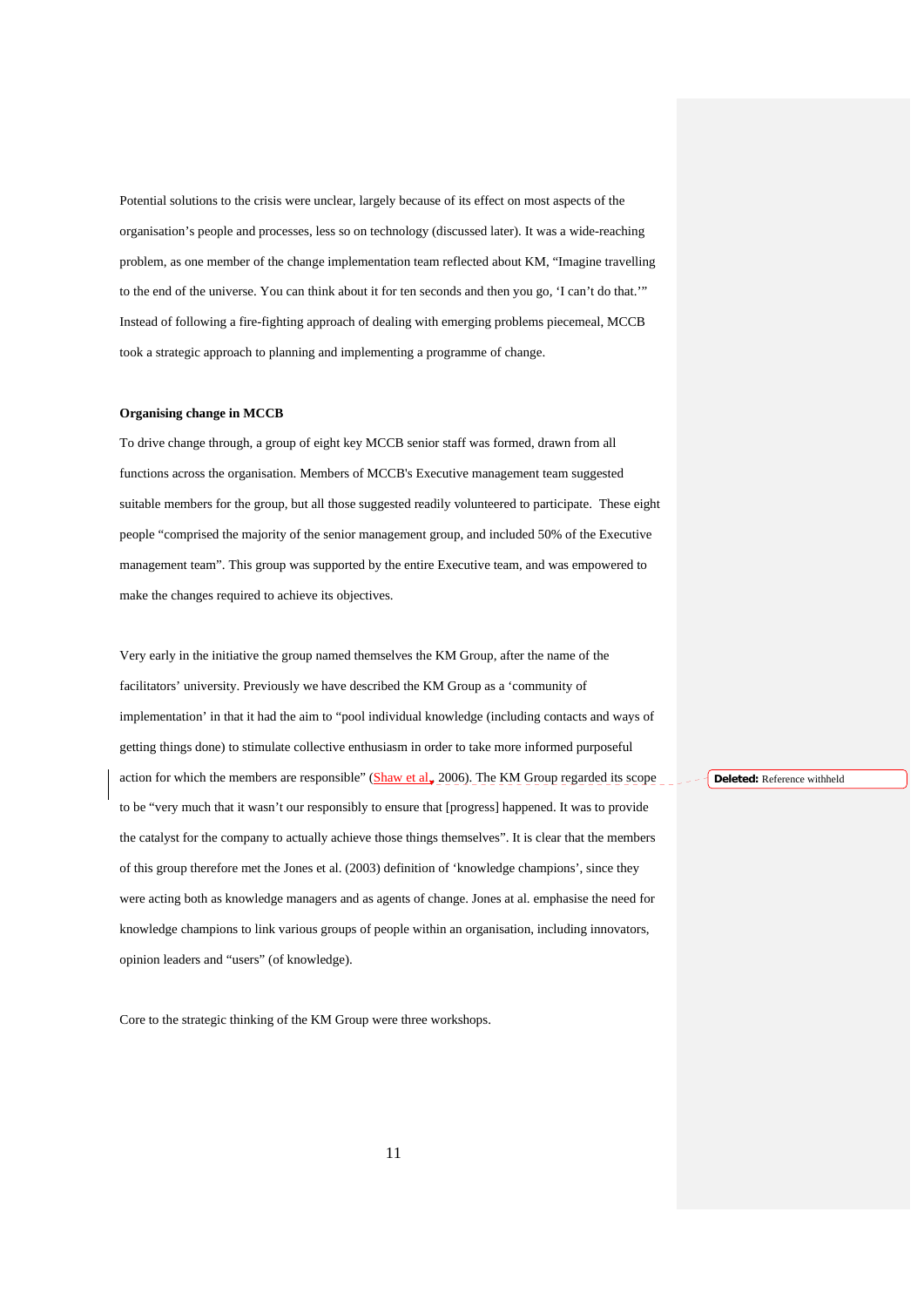- Workshop 1 (June 2002) aimed to uncover the magnitude of the crisis and explore a range of potential high-level solutions as well as begin to gel the group with the view of them being responsible for taking action to address the problems.
- Workshop 2 (September 2002) aimed to: narrow the range of tasks from Workshop 1 which would be tackled onto those which would deliver most organisational benefit; allocate individuals to working on these tasks; bond the group into a tighter working unit.
- Workshop 3 (October 2003) aimed to: reflect on progress since Workshop 2; discuss barriers to progress; explore the impact of actions on MCCB; identify actions for the remaining period.

Between each workshop the KM Group held monthly progress meetings. These meetings aimed to: monitor progress of actions against targets; support the members in overcoming problems being encountered; strategise how to have most impact on the organisation; agree publicity of the KM Group and its progress. Members of the group volunteered to take actions in specific 'project' areas, and all actions had at least two members being responsible for their delivery (to ensure accessible support was readily available). As mentioned earlier, all members were senior managers, but it should be noted that before the formation of the KM Group they had no prior experience either of formally carrying out "knowledge management" or of being responsible for it.

# **The actions**

The contribution of this paper is a retrospective assessment of the impact of knowledge management strategy on organisational learning, not a discussion of what was implemented in MCCB. The detail of the actions have been discussed elsewhere (Shaw et al., 2003; Shaw et al., 2006), but need to be briefly reviewed here to set the scene for reflecting on their impact.

A limiting feature of the action plan was that actions must be completed at minimal cost within 6 months because "There is no point in setting out a project which isn't going to gestate in anything longer than six months. If we only have a two-year life what's the point of having a two-year project. We won't get any benefit from it".

**Deleted:** Reference withheld, 2003b; Reference withheld, 2006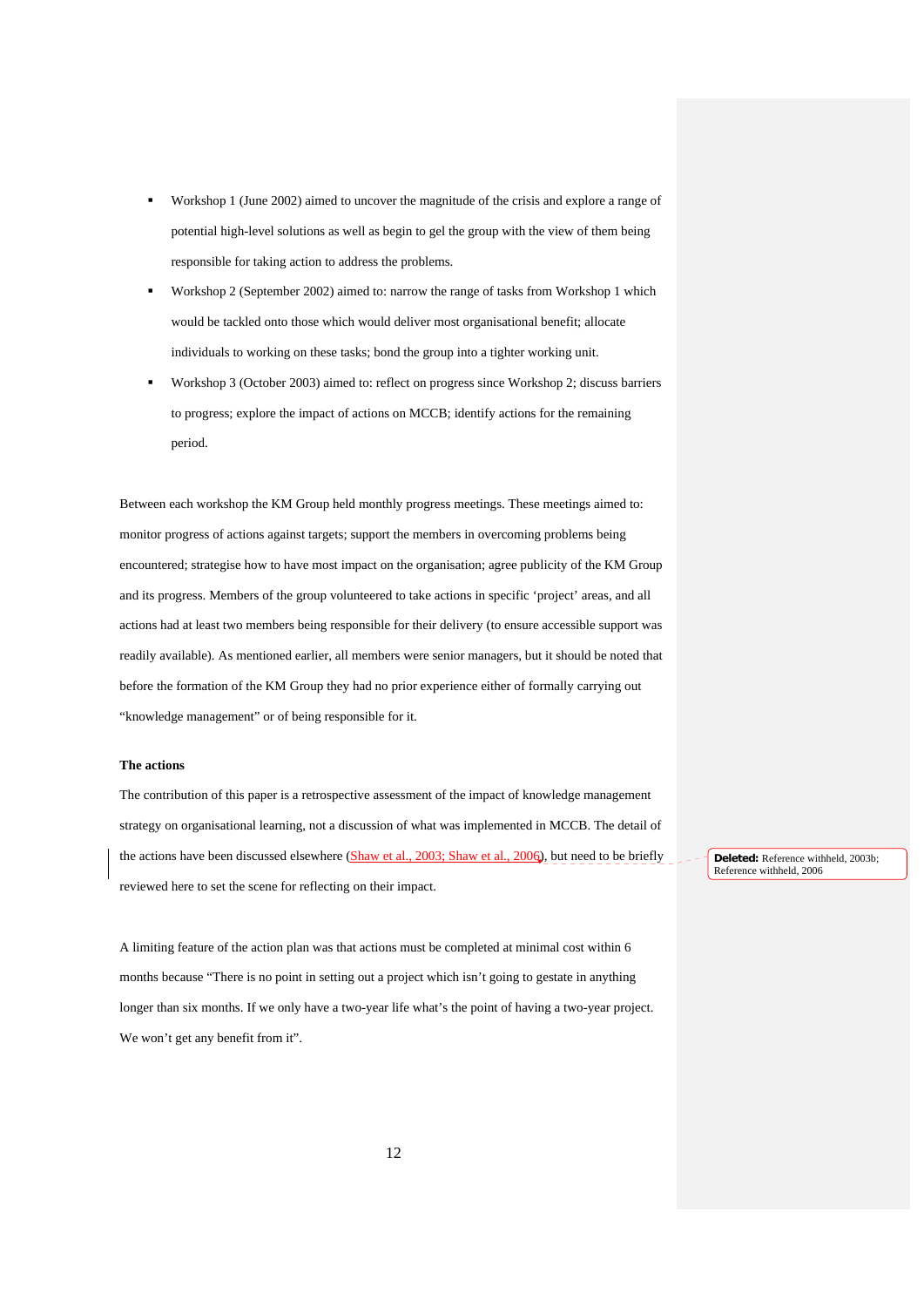The KM Group had five main strategic objectives. There were self-defined, but had executive sanction, and included:

**Deleted:** E

- 1. To improve employees' skills with the aim of benefiting MCCB, retaining staff and improving their personal marketability following closure. [Rolled out by April 2003, running to closure.]
- 2. To build skills contingencies with the aim of retaining key knowledge. [In place by November 2002, rolling out intensively to April 2003, activities running to closure.]
- 3. To improve internal communication structures. [Start immediately, running to closure.]
- 4. To improve the personal working environment with the aim of motivating people not to leave before closure. [Start immediately, running to closure.]
- 5. Process improvement with the aim of reducing input whilst maximising output. [Rolled out by April 2003, running to closure.]

The first four of these focus on knowledge retention, while the fifth explicitly centres on process efficiency.

To address these five objectives, the KM Group designed seven projects. The projects were described in MCCB's staff newsletter as:

- 1. Contingency planning to retain knowledge and skills of staff in key roles. [In place by November 2002, rolling out intensively to April 2003, activities running to closure.]
- 2. A retention strategy to encourage staff to stay to the end and help them to prepare for the future. [Strategy in place by November 2002, rolling out intensively to April 2003, activities running to closure.]
- 3. Build an open and supportive working environment to encourage teamwork. [Start immediately, activities running to closure.]
- 4. Improve processes through continuous improvement. [Rolled out by April 2003, running to closure.]
- 5. Sharing knowledge of each other's roles. [Start immediately, running to April 2003.]
- 6. Create a sense of belonging to the same organization. [Start immediately, running to April 2003].
- 7. Using existing software more effectively. [Start by November 2002, rolling out to April 2003].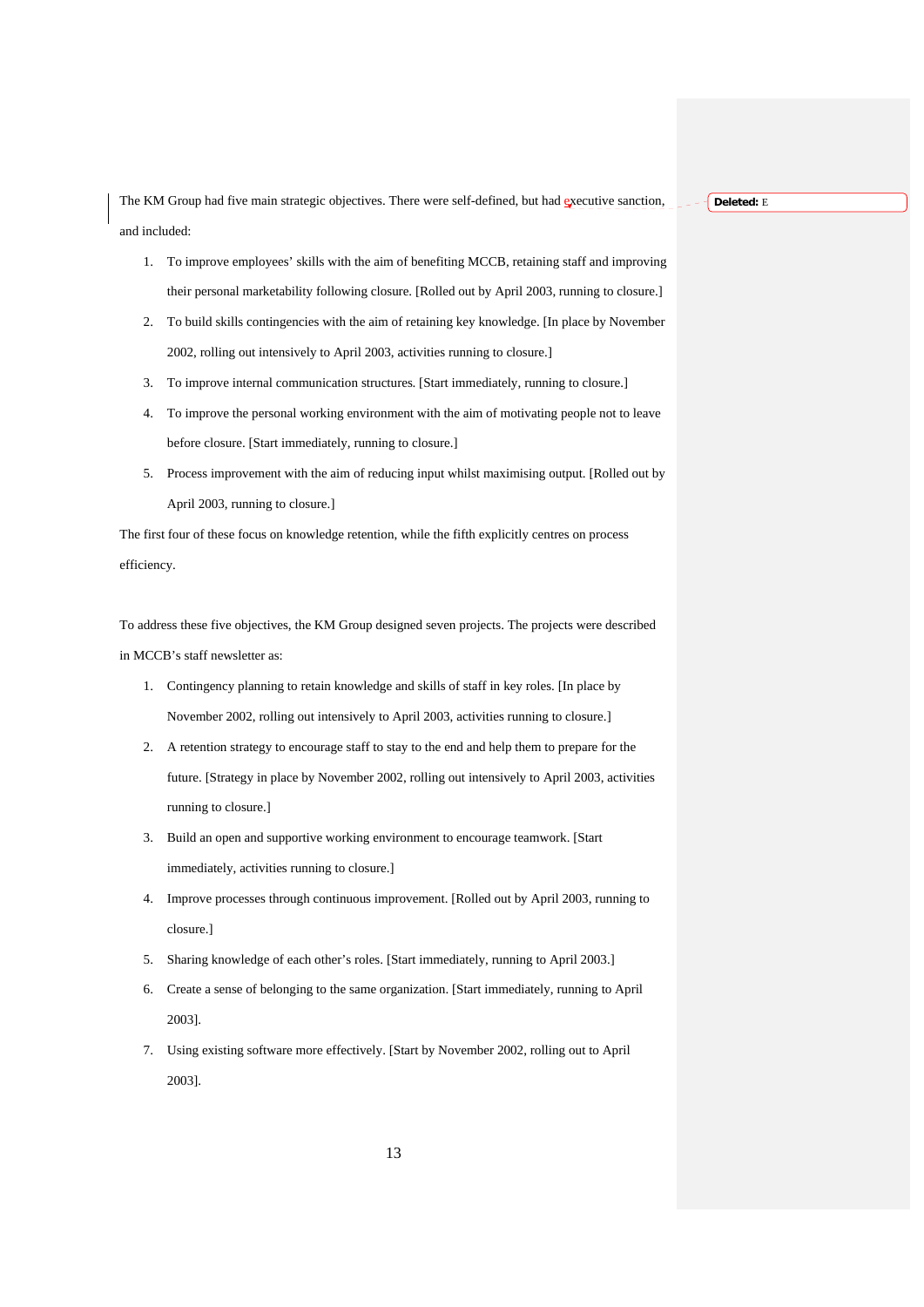Each project included a number of inter-linked activities. To give a flavour of these activities, we briefly note that these included: audit of computer-skills; arrange tailored training sessions (e.g. IT, presentation skills, CV writing); document work processes; rationalise business processes; organise job rotation and training in critical roles; provide 'awareness' training of roles across functions; improve cross-functional communication through formal meetings and informal social activities; introduce new processes for sharing knowledge, agreed service standards between departments. All of these actions aimed to address particular components of the seven projects, most addressing a number of components on a range of projects.

# **REFLECTING ON THE CHANGE**

The paper will now reflect on, from the perspective of members of the KM Group, the change implemented in MCCB. These reflections were amassed from individual interviews with each KM Group member and are presented below in terms of: the impact of actions; the implementation of actions; progress since cessation of the KM Group.

#### **Reflecting on the impact of actions**

In the third workshop the group felt that 85-90% of the original actions had been implemented (see Shaw et al. 2006 for what this involved). However, this percentage estimate fails to convey the effect these actions had on the organisation. The following, more insightful reflective account reviews the effect of these actions, from the perspective of those who implemented the change and were affected by it.

The projects had positive implications on the causes of the crisis – again clustered around process, people and technology.

#### *Process*

Considerable attention was given to the processes, by management and the users of the processes. Part of this focused on reviewing the worth of processes and improving their usability given a reducing workforce: "people were encouraged to say, 'what do you do within your job that we don't actually

**Deleted:** Reference withheld, 2006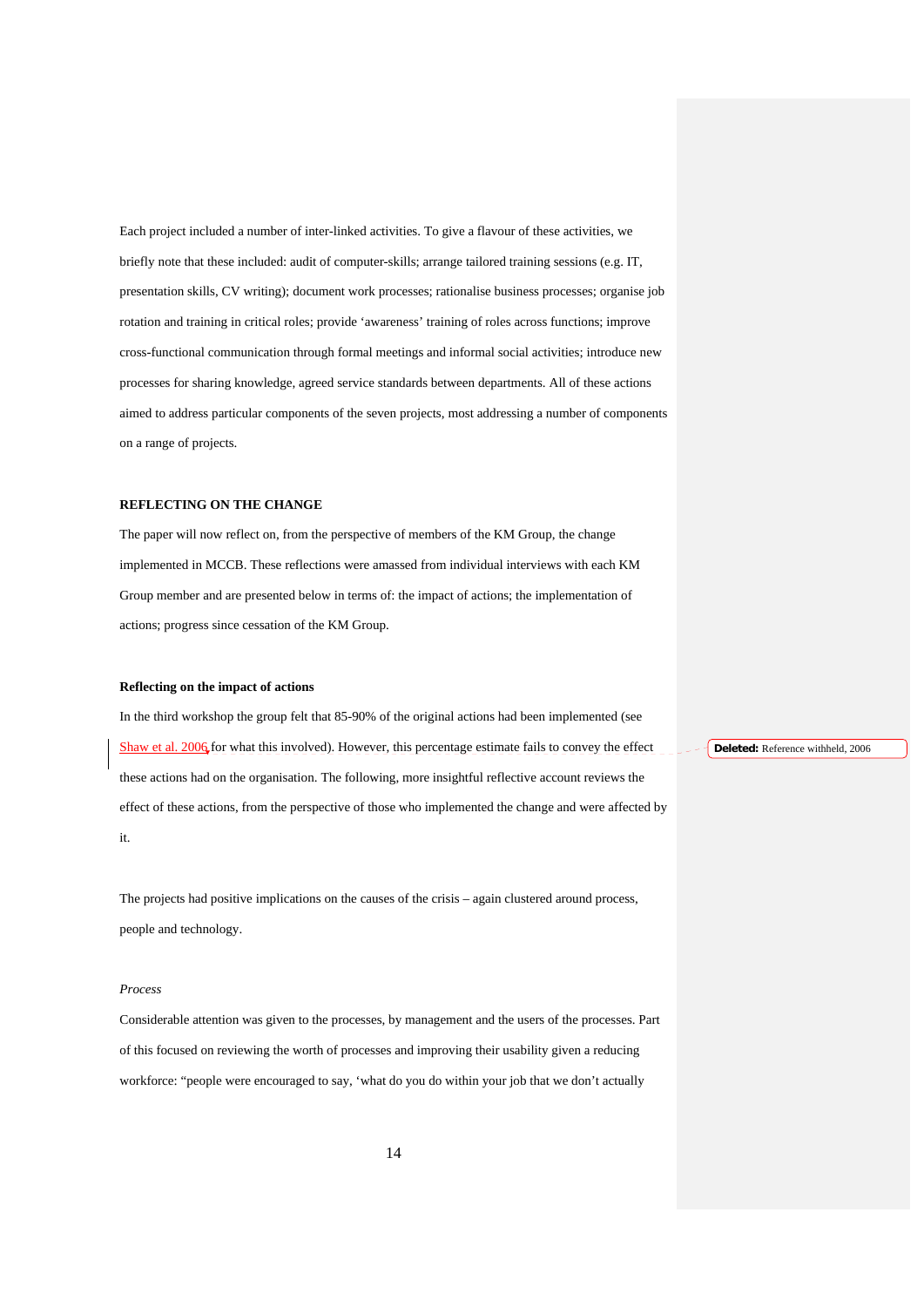need to do'. Right, can we cut one or two of those out? Can we do [that] in a different way? So it's certainly continuous improvement but it's another way of it", "Streamlining processes has improved … [we were collecting useless] data, so why collect it? Why waste our time?". This effort led to a more efficient use of time: "[using our new Intermediate Compliance Questionnaire] you can do an audit within two hours from a desktop, issue a relatively accurate report without the need to [as we used to] spend a day travelling, a day with the firm, a day writing the report"; and also led to sharing knowledge across departments because the process users were becoming used to talking to each other about business activities: "whilst we have data and they have data, we never used to openly go and ask each other about it or share it. The workshops, the KM Group work has certainly blown that away", "we now say, 'Registrations need to be aware of this,' [and] we'll get some [information] from Registrations that helps us".

Another part of process improvement involved a skills audit to: "identify what everyone did, what was the process and who had that knowledge. Then [built] a matrix to see [what would happen] if that person left … and set up a training course where we want at least three people to have that skill and knowledge". This exercise also captured key process knowledge "we went through the [task] of creating procedure manuals and we almost did a competency exercise and, as a result of knowing an awful more about ourselves, we decided to try to do as much cross-training as possible". The result was the ability to identify key areas of risk and build contingency to sustain the organisation if/when key individuals left.

The building of skills contingency had two levels of intensity – awareness training and fully competent training. Awareness training aimed to show staff how roles fit into the organisation: "Someone from upstairs would go downstairs for the day. Someone downstairs will go upstairs and [we learned] what they do with information that is passed upstairs or was on the database" which successfully "[gave us] a far greater appreciation of … what roles were performed in other parts of the business … not only what they do [but] why they do it and why they do it in a certain way". In certain areas MCCB trained individuals to be fully competent in core tasks to retain specialist knowledge and skills: "they swapped jobs so that they could actually do the job of another person within the same department … so that if somebody were to leave then there would be a second and a third person who was actually able to do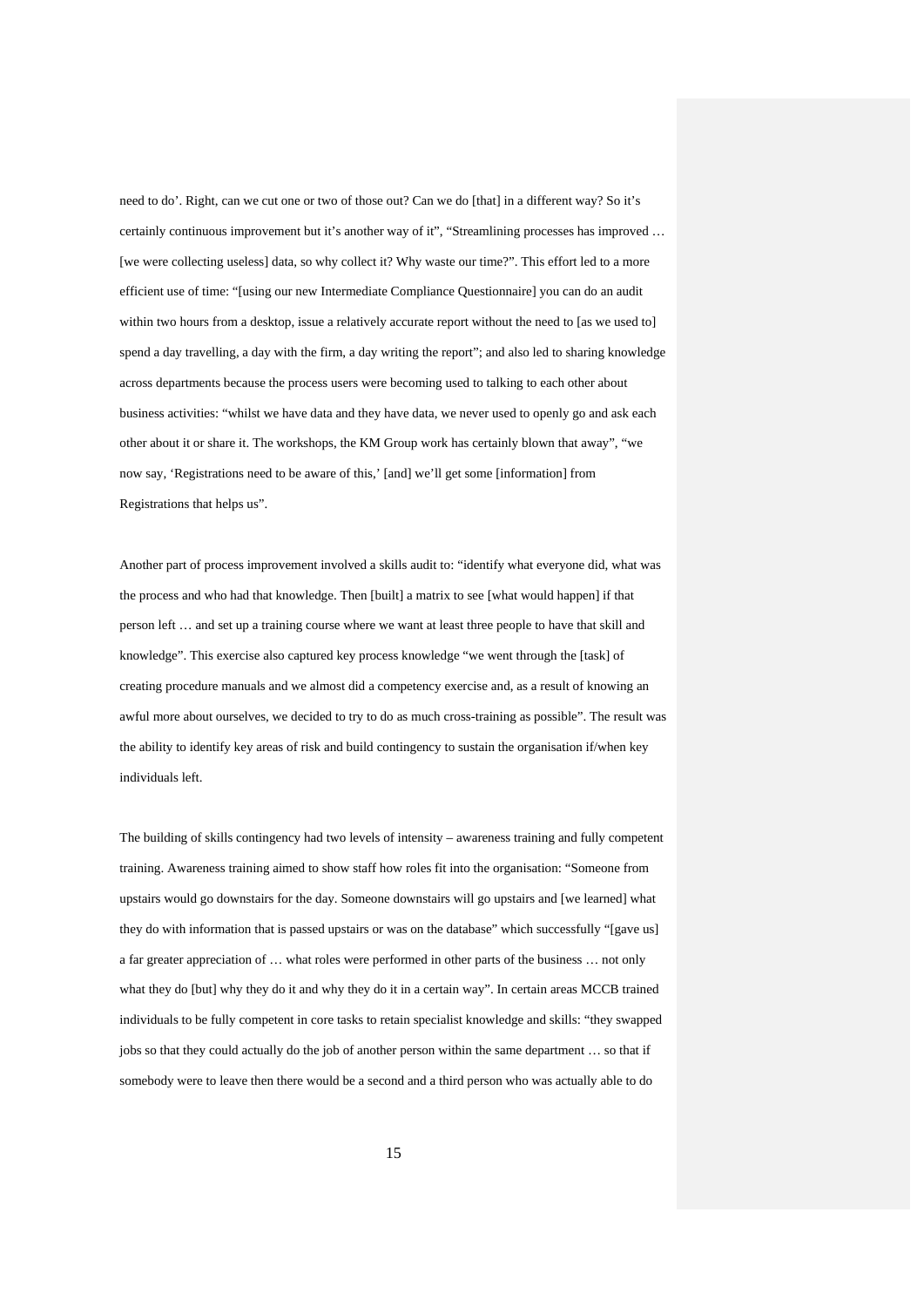that one job". Part of this was done through: "job rotation has been hugely successful, because we are seeing the benefits of that now – now people are leaving … people are being able to slot into their roles". This allowed wider recognition of knowledge needs in other parts of the business as well as helped form closer working relationships across the organisation.

The enhanced personal working arrangements, staff training, and broader awareness of other processes in the organisation allowed MCCB to begin to share resources across departments and thus respond to work pressures: "we have been quite seriously understaffed at times. But that has been overcome because there has been training undertaken to make sure that the rest of the staff downstairs are able to … give cover [to other functions]".

### *People*

Attention to the people dimension was particularly important given the nature of relations in MCCB. The closer working arrangements fostered by a focus on process improvement began to breakdown barriers, encouraged by openly discussing internal relations: "people openly said, yes, there is a problem … it was as though like a barrier had been moved"; "we had overcome quite a lot of the problems with communication between the two halves of the company. I think that was already being broken down having been brought out into the open and discussed". Instead of competition, the two main departments began to cooperate, an aspect requiring a change of mindset: "If we interacted better or more fully then MCCB would benefit, so once this concept was introduced I encompassed it wholeheartedly"; "[the initiative] certainly enhanced the co-operation within the building here. In the last year the relationship between [functions] are so much smoother".

From meeting the colleagues and learning about others roles, people had some common interests which led to corridor conversation and improved communications: "conversations took place whilst you were making a cup of tea or whilst you were walking through the place. Whereas before that conversation either didn't take place or there was no work content in that conversation. So I could ask you how we felt things were going in your area, knowing what you did and vice versa". This helped to unite the workforce: "it brought us closer together, talking more about things"; as well as helping to improve the effectiveness of the organisation because people were talking to each other: "the bookkeeper went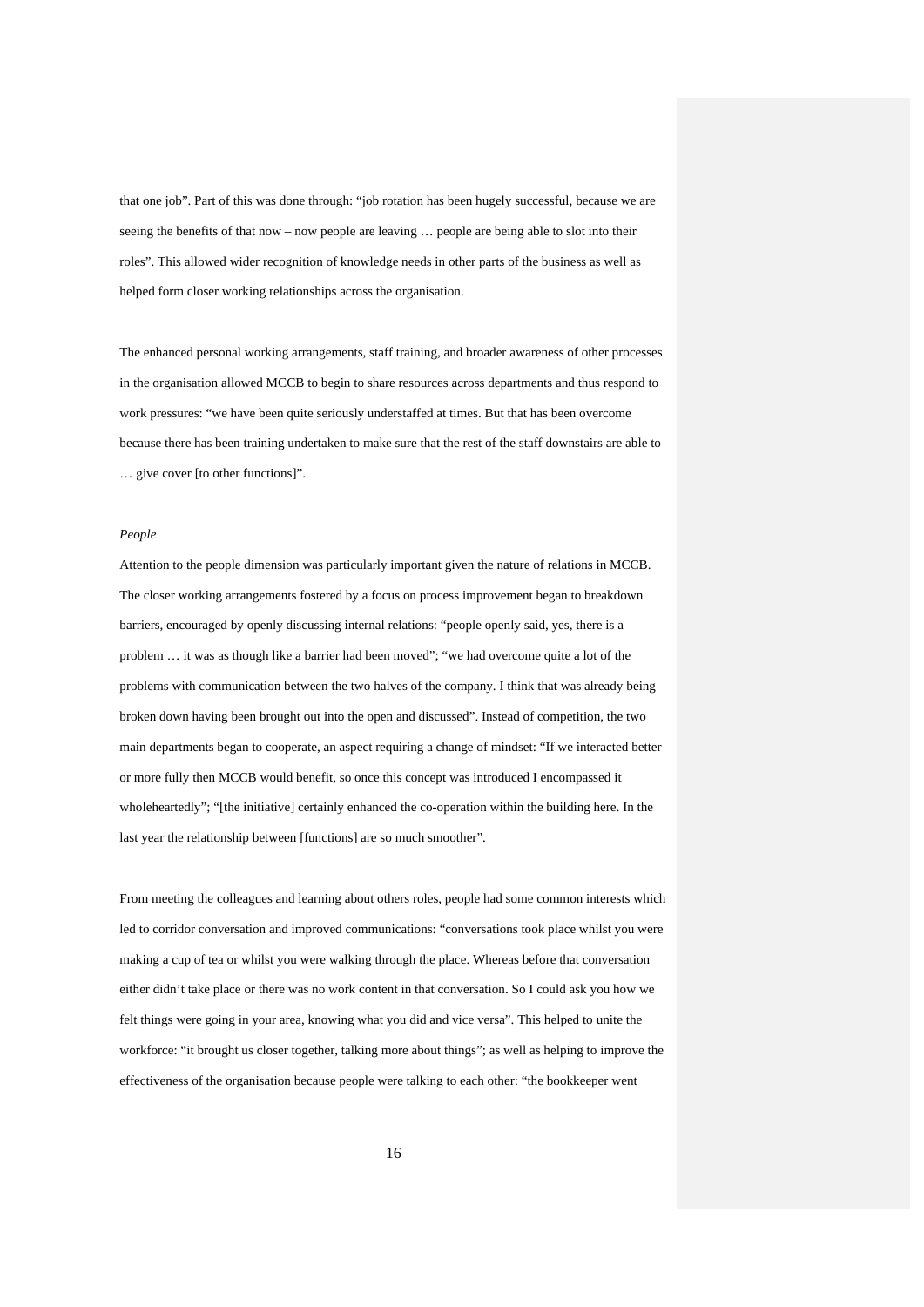down and spoke to the Registration team about the way they processed information that came up to us, and she was able to help the flow of information between the two departments". Overall there was a closer working arrangement between the people in MCCB and this led to additional process improvements: "[an] investigator … became very much more involved in the checks that they are doing downstairs and helping them, giving them guidance".

Another aspect to the people dimension was investing in staff to retain them: "Staff development has been uppermost in the last two or three years. There is hardly anybody who is not studying for something … everybody has grown enormously". The notion was to incentivise people to stay by increasing their marketability: "we encourage people to acquire more skills … We said, you do what you want and we'll pay for it, and a lot of people have taken that opportunity [six examples were provided]".

### *Technology*

The focus in MCCB was on people and process, but on technology the main focus was identifying IT training needs and then providing as required: "We did the I.T. literacy survey, where we asked people where they felt they were at, in the sense of finding who can do the training and also seeing how good or bad people's skills in Word, Excel etc were". This led to the targeted provision of IT training: "improving users awareness of available software and also improving their skills in a range of applications".

Many cross-functional social activities were also organised, and an innovative private 'networking' website (an Extranet) was developed to allow staff to maintain contact following closure.

Despite the many successes, one member of the KM Group thought they could have achieved more: "I think some would say, yes [we achieved what we aimed to]. Others are aware that perhaps they didn't push quite as hard as they might have done. But I would say, on the whole, that people felt that there were positive benefits that came out of the exercise". Another thought "progress was made. I don't think it was 100%".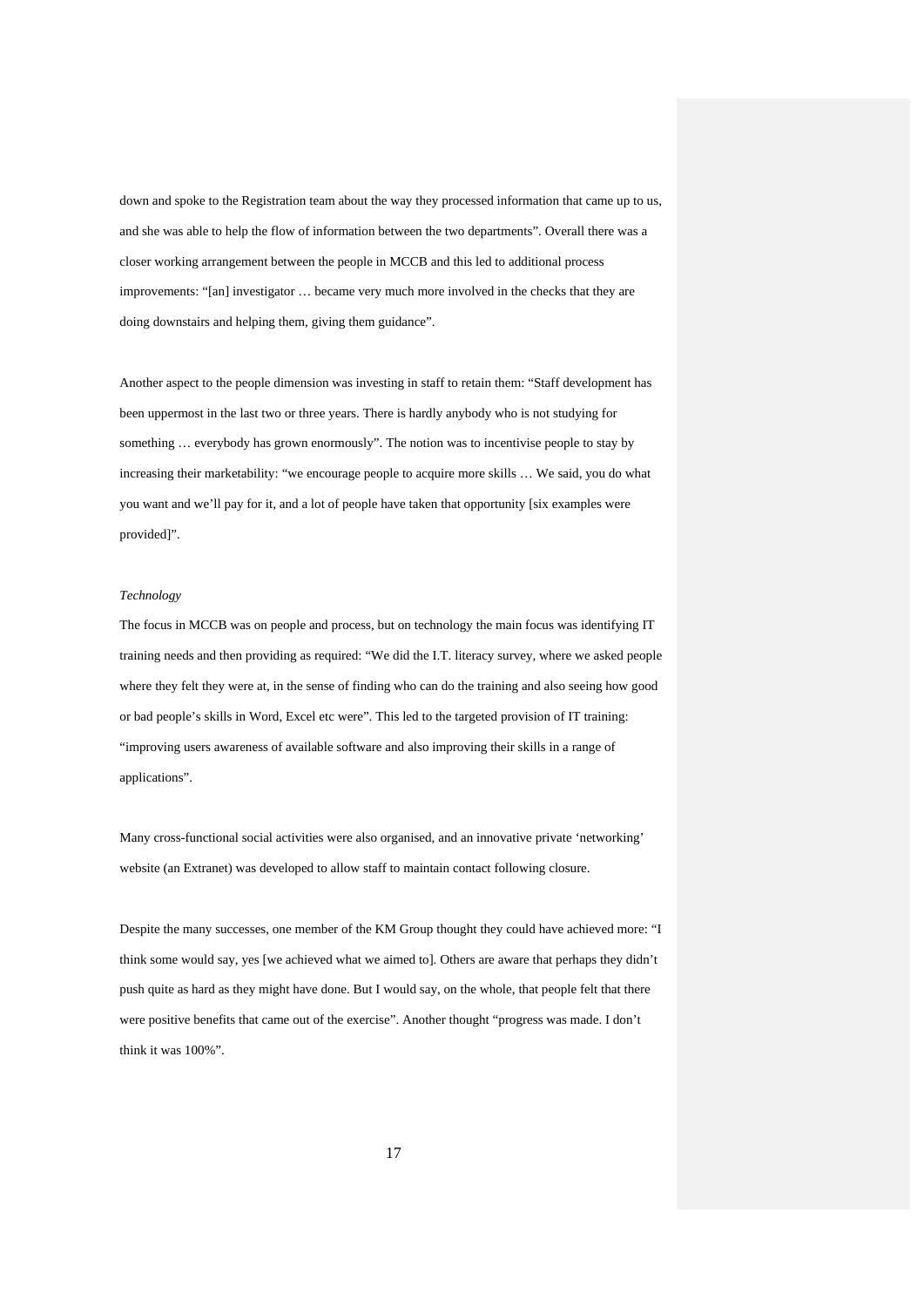Overall, in terms of measuring the effect on the organisation, "it's softer benefits to come out of it rather than saying we achieved savings of £500,000. It generally improved communications in a sense that we belong to the same organization and we are trying to achieve the same things". Furthermore, due to tackling the crisis strategically, the initiative "has enabled MCCB to remain fully effective in its operations despite the impact of change and uncertainty experienced in the period to closure".

### **Reflecting on the implementation**

Taking a strategic approach was acknowledged as being instrumental in the progress of the KM Group. In addition to the points above which are indicative of the benefits of a strategic approach, participants commented on the importance of being prepared by planning ahead: "the fact that we were already thinking about this two years ago was an enormous advantage ... 'Yes, people are going to leave. What are we going to do? We're not going to just tackle [it by] fire-fighting'".

There was a strong need for everyone in the organisation to understanding the aims of the initiative and its potential impact on them. Reflecting upon the transfer of skills project in the administration department, a senior manager commented on the need to sell the benefits to those affected by change: "12-18 months ago I said to everybody that this is what we are going to do and [outlined the] benefits". MCCB identified their aims and actions using our workshop approach, but other forms could be equally as effective: "[as a result of the Aston ] exercise, that wonderful tool, helped us actually to understand gravely what was needed". The Aston workshop was a major beginning to closer relationships at a management level: "it was a very valuable experience in communication in actually bringing together management … to discuss issues and actually focus on things that weren't day to day operational matters but more communication and staff development issues". It also allowed the management to build motivation: "just as a result of those two workshops a group of people did something about it. It was very, very useful"; and that motivation was targeted on implementing agreed actions which would have significant impact on the organisation: "we obviously all agreed that these were things worth working on".

**Reflecting on progress since the cessation of the KM Group** 

**Deleted:** :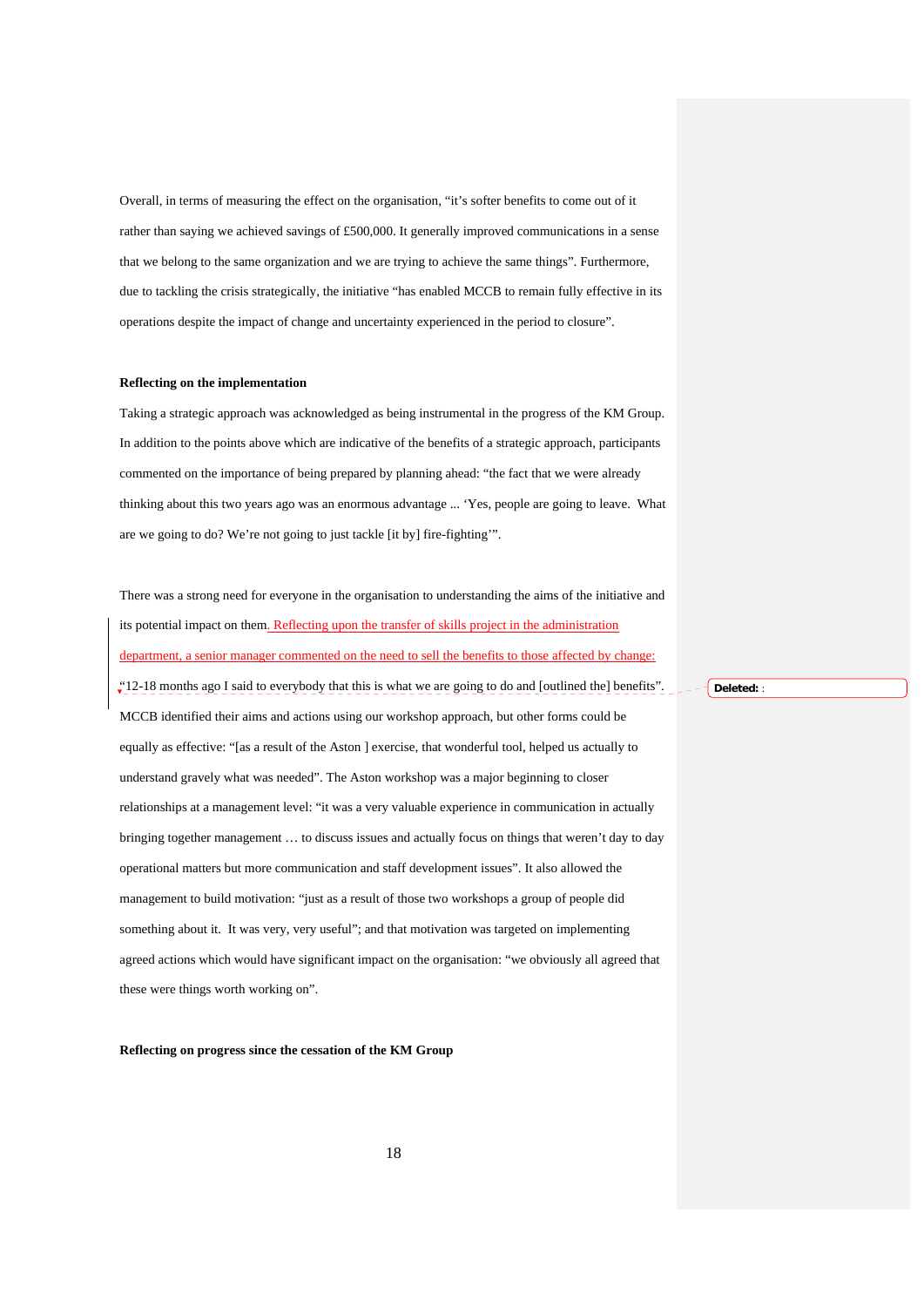The KM Group meetings stopped soon after the third workshop. Reasons for this have been given as "it's all about plugging the gaps … so we can just crawl our way until [closure]" and "redundancy has proved a bit of a distraction".

This cessation of the KM Group brought a cessation in taking a strategic approach to KM, "we've stopped thinking strategically now, we're looking more at a fire-fight situation. Operational issues on a daily basis, not even thinking beyond that".

There were varying views of whether there had been slippage on the issue of communication between the last workshop (September 2003) and the interviews (October 2004). While some thought communication had worsened: "Some things have gone backwards probably … the, them and us", others thought communication was still good: "for the last twelve months we have seen the benefits of people talking more openly and being more aware of what is going on in different areas of the firm"; "I think communication is generally better".

Up to closure, benefit was still being realised from the initiative: "probably without [this change] happening we wouldn't be in the relatively comfortable position we are. There is still relatively good morale … because the groundwork was done"

Following closure, the extranet website (which was set-up to facilitate communication after closure) was being actively used by a majority of ex-employees, both for group communication and one-to-one contacts. Five months after closure a social activity was organised through the website. Feedback was that "both Compliance and Registration [were] well represented".

# **DISCUSSION**

MCCB was clearly facing a unique crisis which has not hitherto been encountered in the research literature. Following Pitt's (1990) and Kim's (1998) distinction between crisis which is internally or externally evoked, the crisis faced by MCCB clearly falls into the latter category. The impending closure of MCCB was an externally-evoked crisis driven by statutory changes in the regulation of the mortgage industry. The case is notable for embracing a strategic approach to knowledge management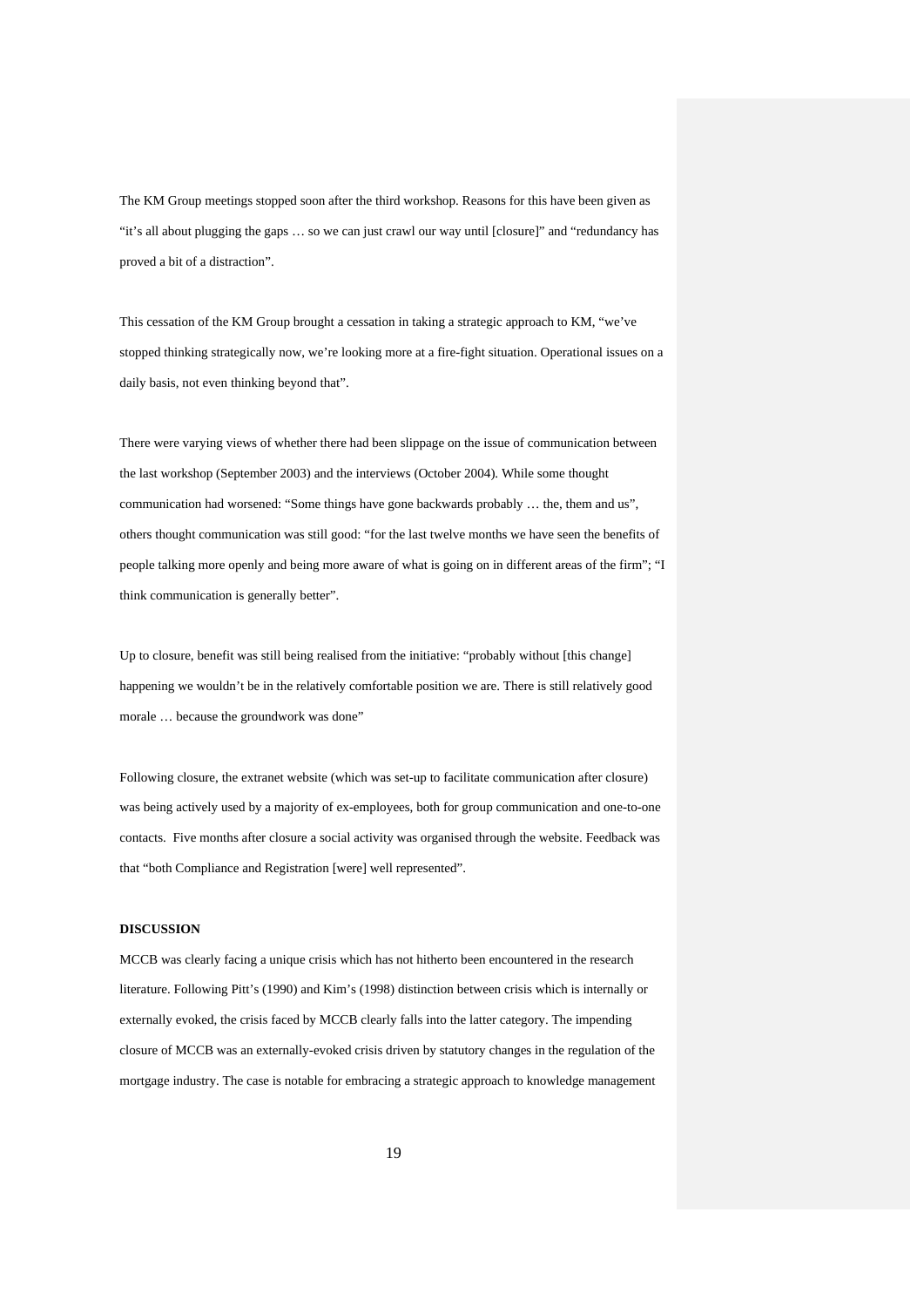in such circumstances. This is in direct contrast to the case presented by Storey and Barnett (2000) of the international consulting firm which abandoned its knowledge management initiative when crisis in the industry forced the firm to restructure. In contrast MCCB has used KM as a *response* to crisis. The case shows that for knowledge-based firms such as MCCB, the management of knowledge is essentially what the firm does, and as such, knowledge management and business strategy should be inseparable (Zack, 1999; McCann and Buckner, 2004; Snyman and Kruger, 2004). MCCB took an holistic approach to its knowledge management strategy, identifying the deficiencies in the attitudes of its people and the processes by which their knowledge interacts, then designing a comprehensive and organisation-wide solution.

It is interesting in this respect that when the KM Group embarked upon the course of crisis response, they did not recognise it to be an exercise in strategic knowledge management, but over time realised that what they were doing effectively was KM. In looking at the list of activities and the impact they have had, readers also may not recognise the role of KM in, for example, more efficient use of time, sharing resources, or training. Taking the example of training, the Group came to view this as a KM activity because it involved:

- identifying critical knowledge-intensive activities for which there could potentially be a skills shortage
- building a skills matrix to find out who could cover these key activities, and who had the knowledge (and training skills) to train others
- designing MCCB-relevant training sessions which targeted knowledge-intensive activities
- multi-skilling staff to enable them to cover tasks when people left
- using knowledge already in the organisation

Thus, it was not that KM was used as an umbrella term under which all the businesses activities sought refuge. Instead it was that the Group decided that the core problem and/or solution to these issues depended on better knowledge management. This was an inherent recognition that MCCB is essentially a knowledge organisation within which all business activities depend upon the effective sharing and managing of knowledge.

*What features of the case make this a good example of strategic knowledge management?* 

**Deleted:** may be a result of the view that KM arose from the confluence of numerous existing business activities and thus it is possible to identify the role of KM in most **activities**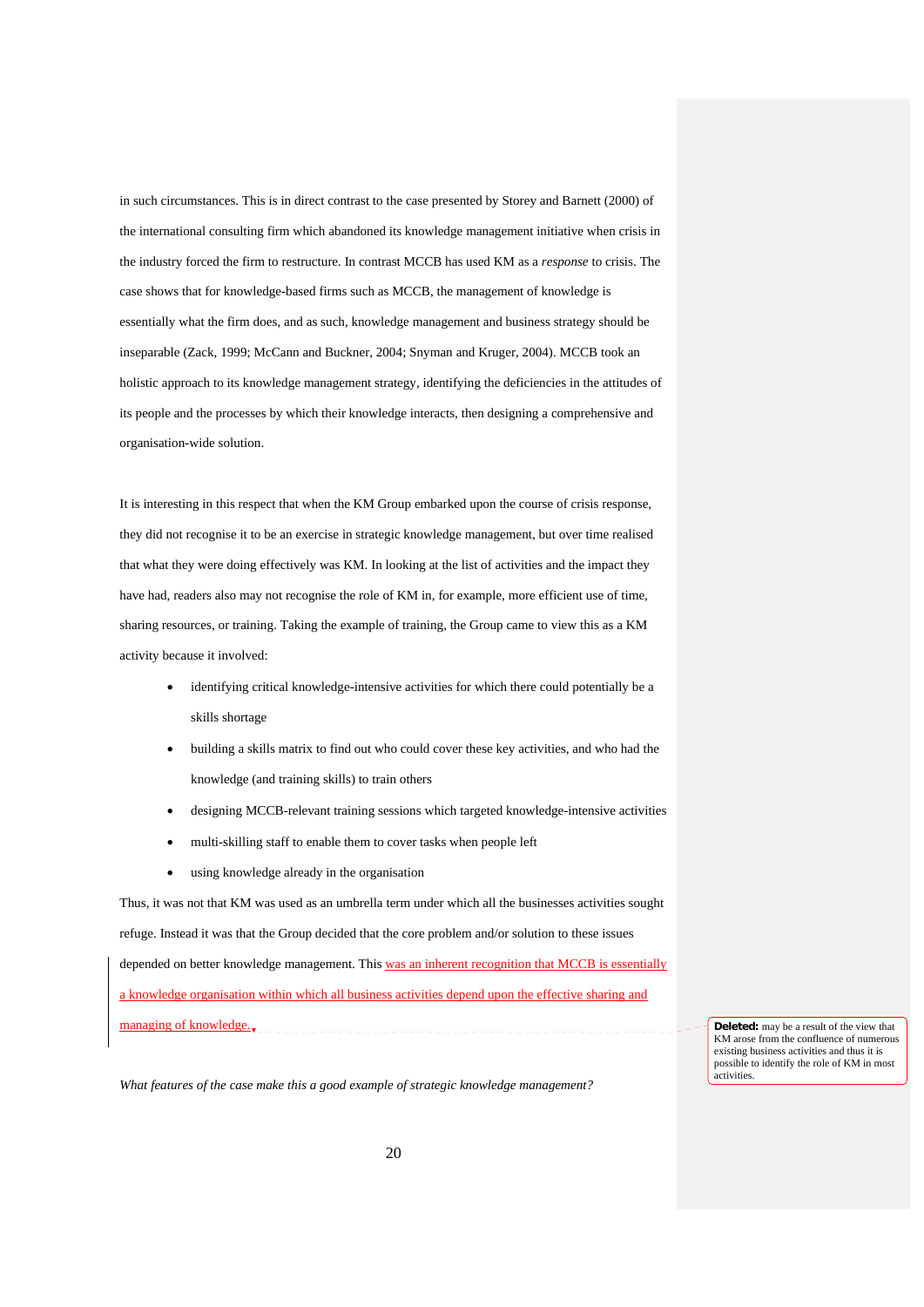Carlisle (2002) and Shaw and Edwards (2005) recommend that knowledge management cannot be imposed from the top-down, but that a representative group should be mobilised to generate collective 'bottom-up' ownership of strategy formulation. In the MCCB case, a collective understanding of the problems, and a shared sense of motivation to work towards a common solution, were critical features of a strategic approach. There were however limitations in the extent of representation within the KM Group: First, no on-the-road based member of the Compliance Team was included in the project team, although an office-based manager represented this community. This may have limited ownership and understanding of the project objectives and outputs, despite attempts to address this at regular team meetings and through communication methods such as the newsletter and e-mail updates. Second, although one of the key success criteria – to overcome the lack of understanding and mistrust between the two main departments – was achieved at an operational level, conflict persisted between two senior managers. This may have been reduced by the integration of both senior managers described within the KM Group.

The KM Group acted as the 'knowledge champions' (Jones et al., 2003) responsible for building and sustaining the momentum of the KM strategy. This was evident when momentum declined following the cessation of the project team. Nevertheless it was clear that some fundamental shifts in attitudes and working processes had been embedded as lasting changes: the knowledge champions had helped to institutionalise relevant knowledge. Certainly the effect of the change was deemed to have prepared the organisation for closure.

The effective alignment of KM and business strategy requires the support of top management (Storey and Barnett, 2000). The importance of CEO-support is particularly well illustrated in the case of Buckman Labs (Liebowitz, 1999). In the MCCB case, the CEO was very supportive of the project and promoted it at every opportunity. However, he was not part of the KM Group and only attended one meeting and none of the workshops. Arguably, this may have weakened the group as regards the status of its championing KM within the organisation, but there is no suggestion in the work of Jones et al. (2003) that the CEO personally has to be a knowledge champion.

**Formatted:** Highlight

**Comment [A1]:** Duncan, please can you reword. I can't find anything in the paper about 2 senior managers not being integrated

**Formatted:** Highlight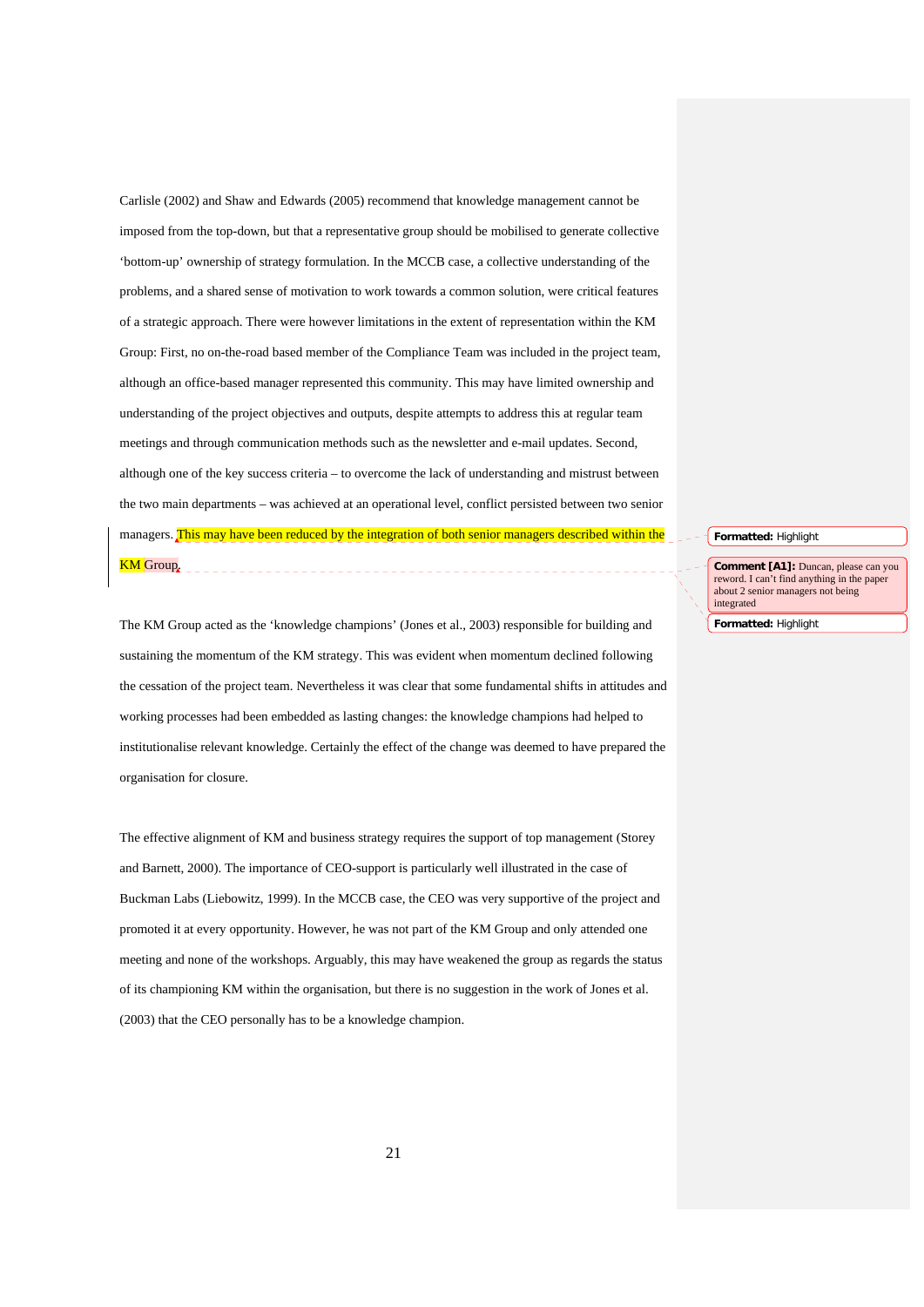Effective communication and publicity of the KM initiatives was a key means by which the KM Group were able to have impact on the organisation. Many of the actions were staff-centred and publicity was a means of engaging staff with the initiatives. This engagement involved encouraging staff to: feed into the design of the actions to improve KM; contribute to the initiatives, perhaps as trainers on courses or helping in action implementation; share good practice; participate in the new *esprit de corps* which the initiative was building between departments. Publicity was mainly through staff briefings, promoting activities organised by the KM Group (e.g.training sessions, social activities), acknowledgments in Executive level meetings (which fed through to staff via the minutes), and the staff newsletter (which was edited by the leader of the KM Group).

The features discussed above all illustrate how MCCB recognised the importance of fostering a culture for knowledge management to thrive. There are many examples in the literature which emphasise the need to have an appropriate culture for knowledge management to succeed (e.g. Liebowitz, 1999; Hammer et al., 2004). Many of MCCB's initiatives sought to remove psychological and physical barriers to communication in order to encourage collaborative sharing of knowledge and resources. As in the case of Nortel Networks (Massey et al., 2002) and ICL (Ahmed et al., 2002), MCCB prioritised initiatives for people to develop and share their knowledge, and developed the working processes by which this could happen. There was, however, a limitation in the linking of project objectives to formal appraisal processes and the organisation's business plan. This was seen as a missed opportunity for institutionalising a KM strategy within the organisation.

In MCCB, the emphasis on people and process dominated the approach to strategic management, while technology played a supporting role. This is consistent with other studies which demonstrate an effective balance between people, processes, and technology in knowledge management (e.g. Pemberton et al., 2002; Edwards and Shaw, 2004). In the MCCB case, making better use of existing technology through training staff was the main focus here, for two reasons: (1) MCCB had enough technology that it already did not use well, and it did not want more; (2) buying and implementing new technology would probably fail to satisfy the 'within 6 months, low cost' limitation. Interestingly, rather than source external trainers, MCCB made the strategic decision of "identifying those who can or wish to be trainers in each application and [then] design the appropriate courses for training". This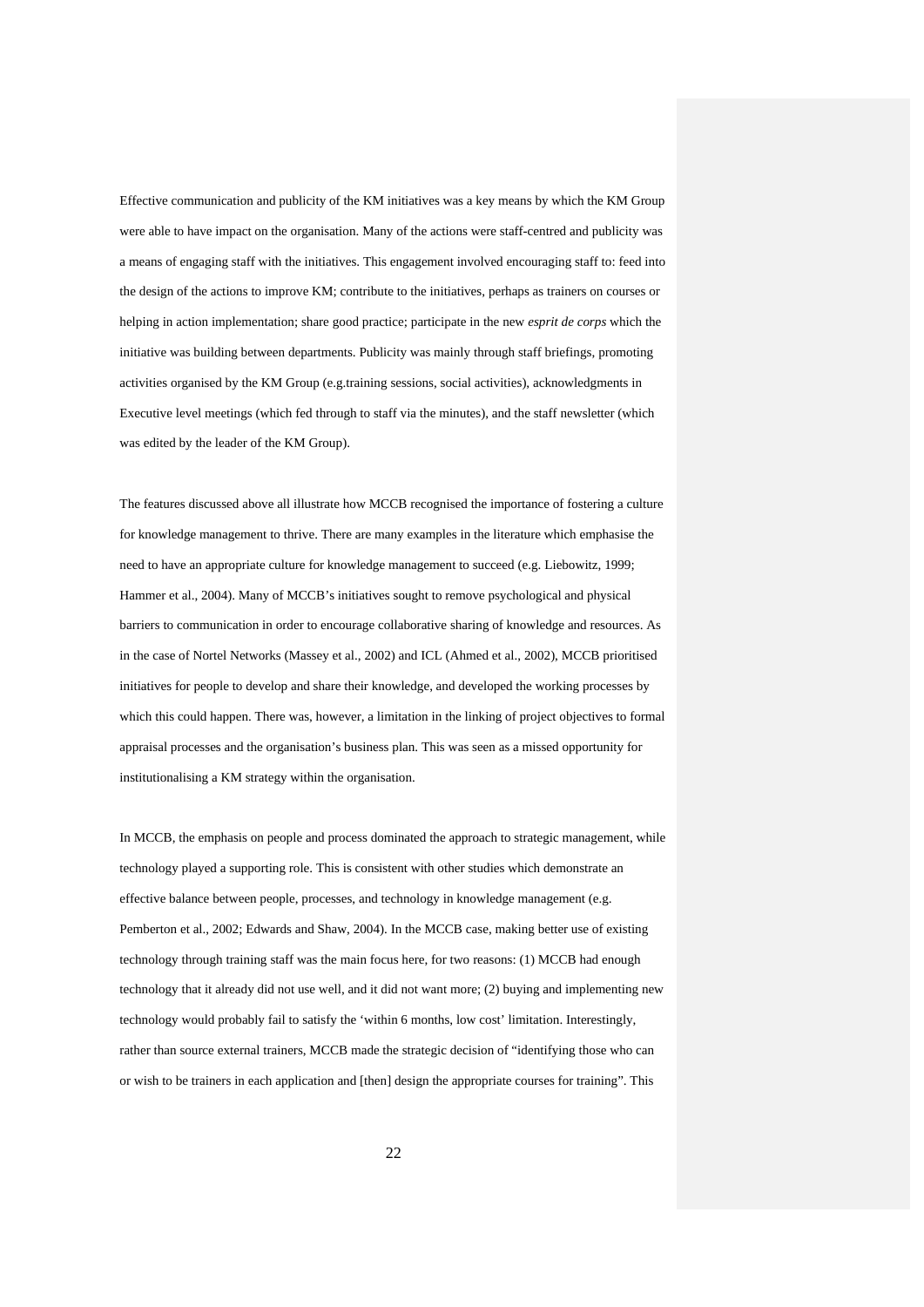aimed to tailor training courses more than an off-the-shelf provider would as well as give knowledgeable and willing individuals the opportunity to develop as trainers.

#### *Reflecting on the impact of strategic knowledge management*

Although this is not a paper about organisational learning per se, it nevertheless raises some interesting issues related to organisational learning. The crisis faced by MCCB provoked necessity to engage in strategic knowledge management, and precipitated what we might call 'learning by imperative.'. Here a climate of learning about each other – as well as about processes, customers, department cultures, roles and responsibilities, causes of friction, new tasks and undertaking further training – permeated the entire organisation.

The prior knowledge base was extensive and immediately available while the staff still worked in the organisation. The wealth of process knowledge that had been accumulated during the three years before the initiative began could be harnessed, as was there a wealth of knowledge of the culture which had to be overcome. Improving communication was key. This enabled the staff across departments to address process weaknesses collectively and work while understanding the importance of their task in the wider process. Communication, and developing a more personal feeling of kinship, was critical in addressing the cultural problems, in particular the friction across the two main departments.

The intensity of effort was apparent through the momentum of the KM Group, the regard with which the organisation viewed that group's success, the internal publicity of the initiative, the affect of the effort on each employee's working life and the rapid implementation of a large proportion of the actions. Through intense effort, a few key individuals infected most of the organisation with a desire to change which had real impact. The looming crisis was a key driver of intensity.

Interestingly much of the reflection on impact was focused on the internal matters and operational efficiencies. The organisation fully achieved its corporate objectives of maintaining robust industry regulation and consumer protection and facilitating transition to statutory regulation. This was recognised by the UK Government Minister with responsibility for financial services markets, by senior industry and consumer figures and in the relevant trade and consumer media.

**Deleted:** In this case learning about each other, processes, customers, department cultures, roles and responsibilities, causes of friction, new tasks, and taking further education all permeated the entire organisation

**Deleted:** 

**Formatted:** Highlight

**Comment [A2]:** Duncan, please can you reword this sentence. **Formatted:** Highlight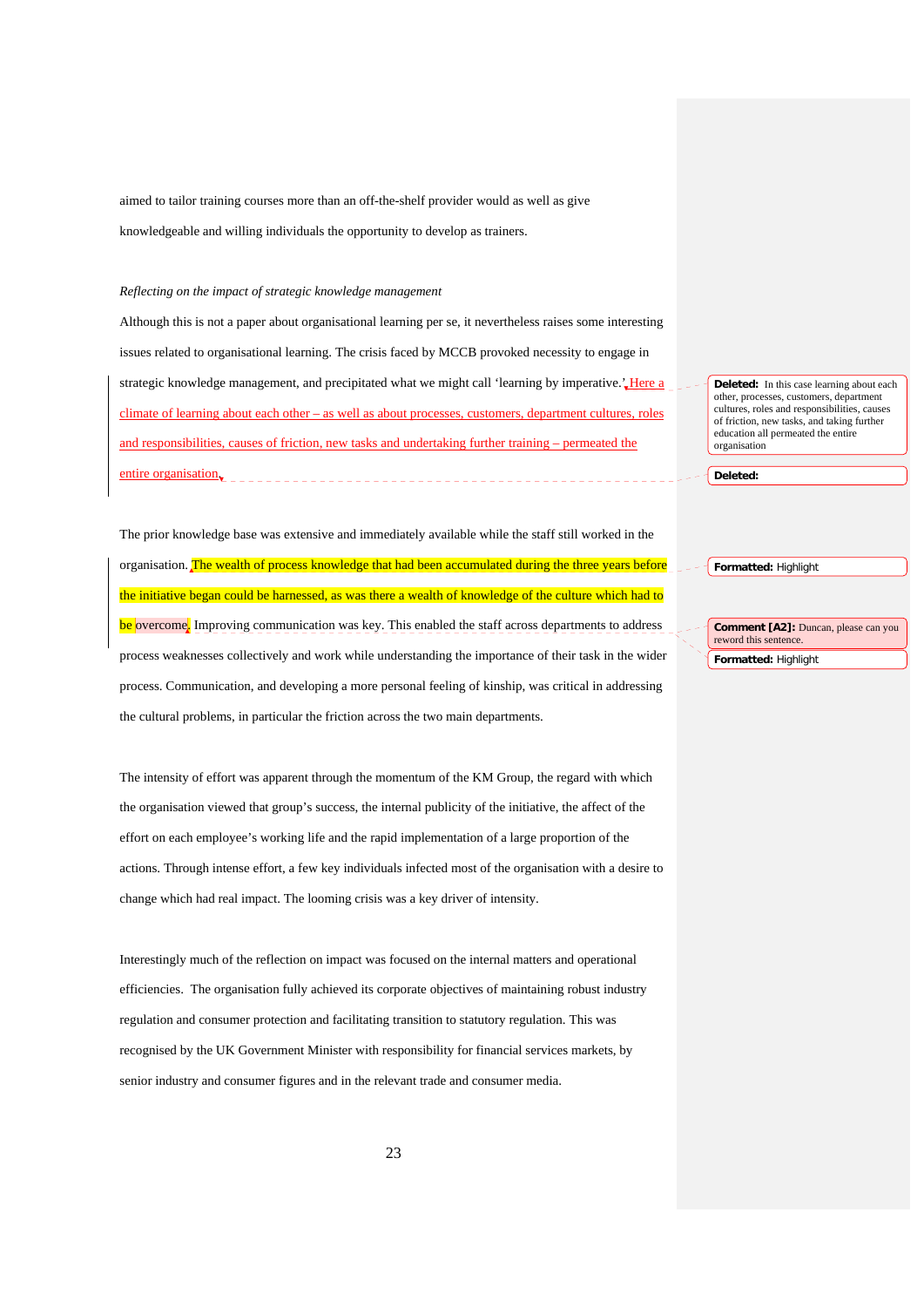Some KM Group members perceived that the third workshop began the demise of the KM Group as they viewed that they had accomplished nearly all of their tasks and had avoided a large proportion of the threat of the crisis. After this workshop much of the enthusiasm seemed to be turned towards operational matters and the impact of redundancies rather than furthering the work of the KM Group.

### **CONCLUSION**

The lessons from MCCB demonstrate the strategic centrality of knowledge management to an organisation in a time of radical change. There is little precedent for an organisation pursuing such a vigorous and successful knowledge management initiative amid the dissipation of the organisation. MCCB received widespread praise from its industry, trade and consumer media and from Government for maintaining its operational effectiveness and managing a successful transition to statutory regulation.

Within MCCB, "the effort made in establishing the KM Group and taking it forward was certainly seen as justified even though a diminishing workforce created additional pressures as the organisation's lifespan became ever shorter". Justification is in terms of improving the effectiveness of the organisation through internal communication and process enhancements across all functions – particularly between Registration Services and the Compliance Team. This meant that information on registered firms was more readily captured and shared, and the overall project enabled MCCB to remain fully effective in its operations despite the impact of change and uncertainty experienced in the period up to closure.

As the ex-CEO of MCCB said: "In most organisations inevitable closure and full redundancies would have led to major crisis, reduction in organisational standards, loss of morale and possible organisational collapse. I am pleased that such a scenario was avoided at MCCB – indeed operational efficiencies, standards, workloads and staff loyalty and satisfaction all increased over the period. We fully met our corporate objectives and the expectations of our very diverse stakeholders. The strategic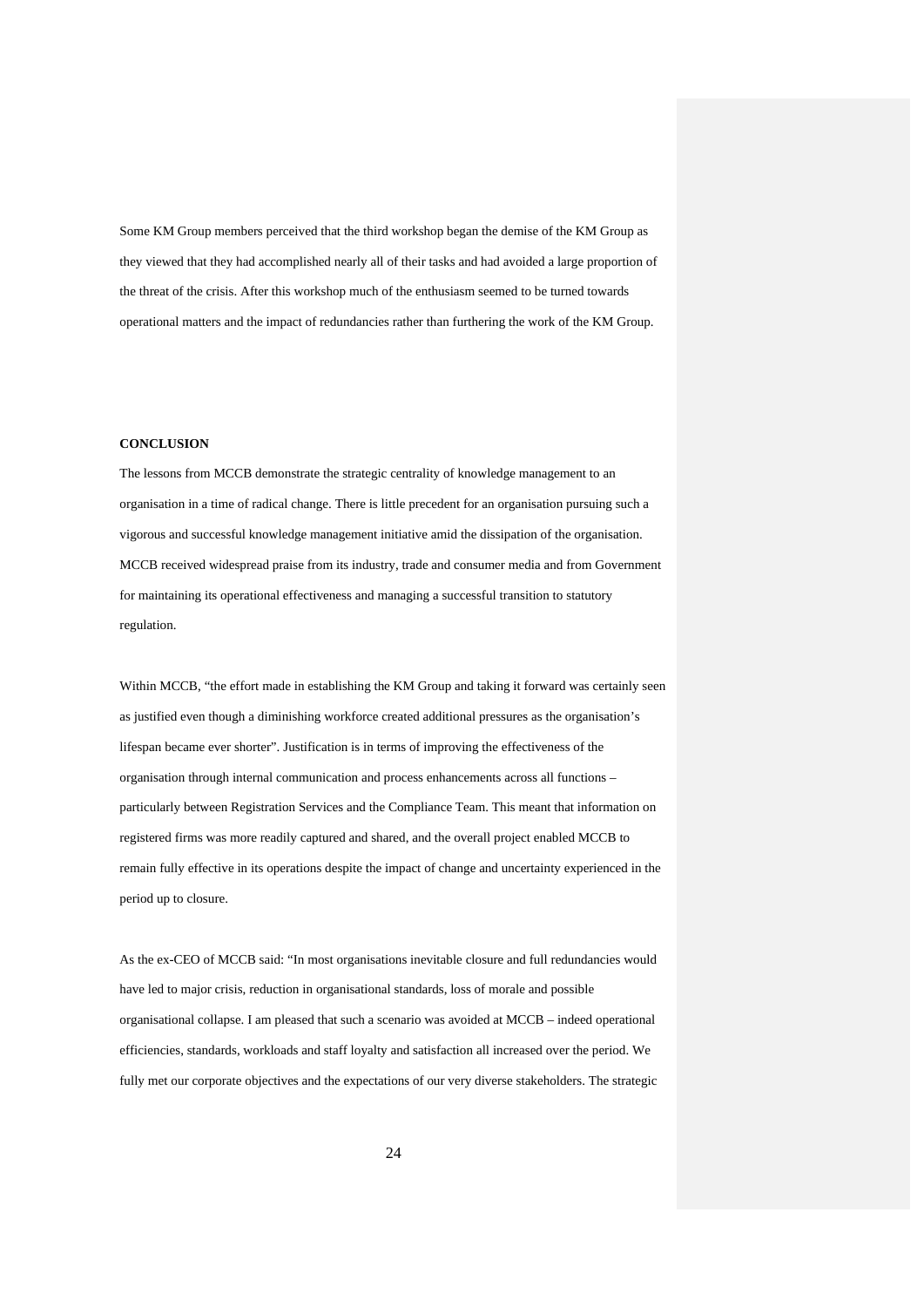approach adopted by the 'KM Group' and its work in focusing on knowledge management, business processes, service delivery, managing change, enhancing internal communications and concentrating on people issues was undoubtedly one key factor for us during this successful final period."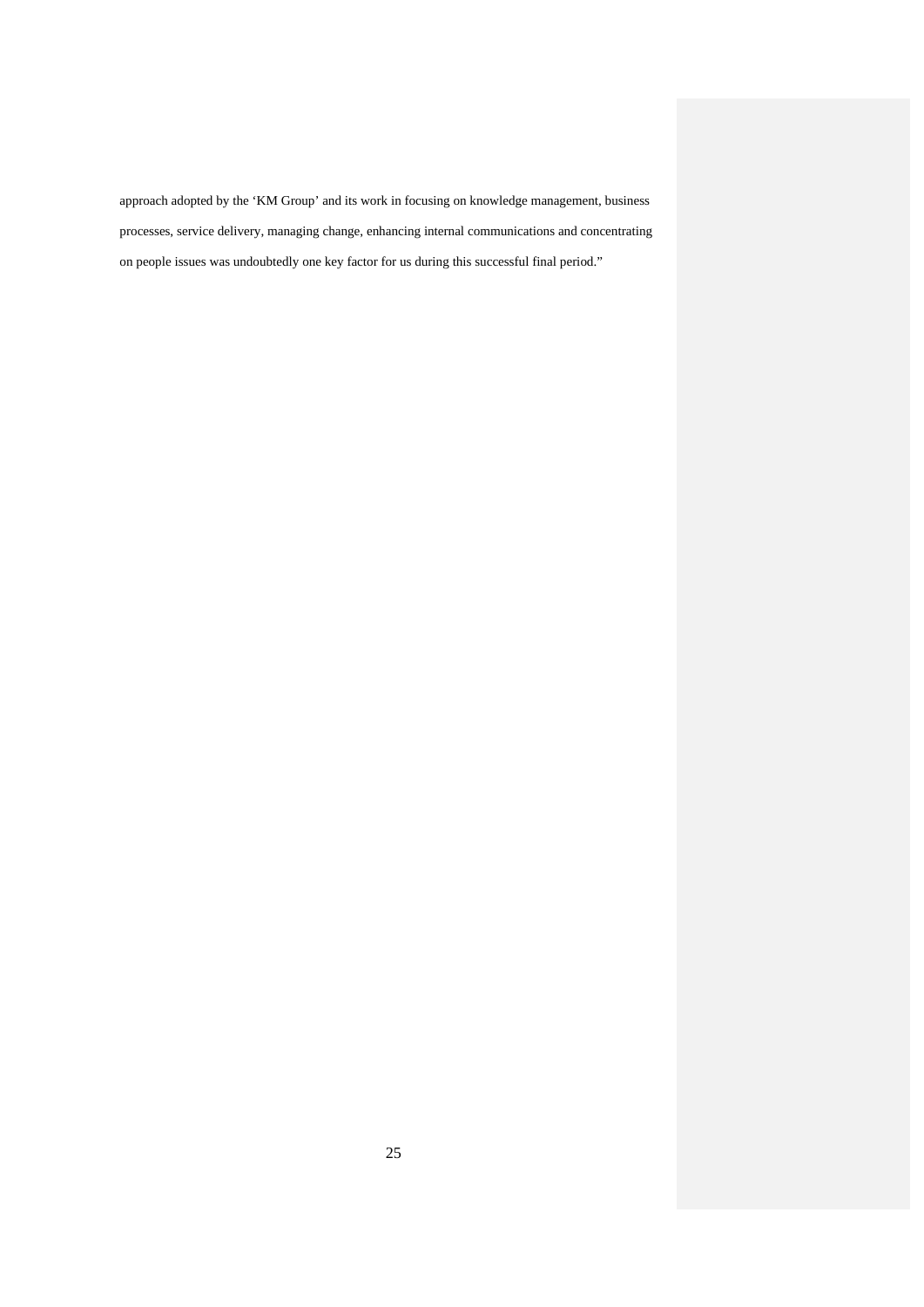### **References**

- Ahmed, P., Lim, K. and Loh, A. (2002), *Learning through knowledge management*. Butterworth-Heinemann, Oxford, UK.
- Alavi, M. and Leidner, D. (2001), "Knowledge management and knowledge management systems: Conceptual foundations and research issues." *MIS Quarterly,* 25(1), 107-136.
- Alvesson, M. and Karreman, D. (2001), "Odd couple: Making sense of the curious concept of knowledge management." *Journal of Management Studies,* 38(7), 995-1018.
- Brown, J. and Duguid, P. (2000), "Balancing act: How to capture knowledge without killing it." *Harvard Business Review,* May-June, 73-80.
- Carlisle, Y. (2002), "Strategic thinking and knowledge management." In Little, S. Quintas, P. and Ray, T. (Eds.) *Managing knowledge: An essential reader*. Sage, London, UK, 122-138.
- Ciabuschi, F. (2005), "On IT systems and knowledge sharing in MNCs: A lesson from Siemens AG." *Knowledge Management Research & Practice,* 3(2), 87-96.
- Coakes, E., Willis, D. and Clarke, S. (Eds.) (2002) *Knowledge Management in the SocioTechnical World: The Graffiti Continues.* Springer Verlag, London.
- Collison, C. and Parcell, G. (2001), *Learning to Fly: Practical Lessons from One of the World's Leading Knowledge Companies*. Capstone, Oxford, UK.
- Connell, N.A.D, Klein, J.H. and Powell, P.L. (2003) "It's tacit knowledge but not as we know it: Redirecting the search for knowledge." *Journal of the Operational Research Society.* 54(2) 140- 152

Dueck, G. (2001) "Views of knowledge are human views". *IBM Systems Journal,* 40(4), 885-888.

- Eden, C. and Ackermann, F. (1998), *Making Strategy: The Journey of Strategic Management*. Sage, London, UK.
- Eden, C. and Huxham, C. (1996), "Action research for management research." *British Journal of Management,* 7(1), 75-86.
- Edwards, J. and Shaw, D. (2004), "Supporting knowledge management with IT." In Meredith R., Shanks, G., Arnott, D. and Carlsson, S. (Eds.) *Decision Support in an Uncertain and Complex World: Proceedings of the 2004 IFIP WG8.3 International Conferences on Decision Support Systems DSS2004*. Monash University, Tuscany, Italy, 233-242.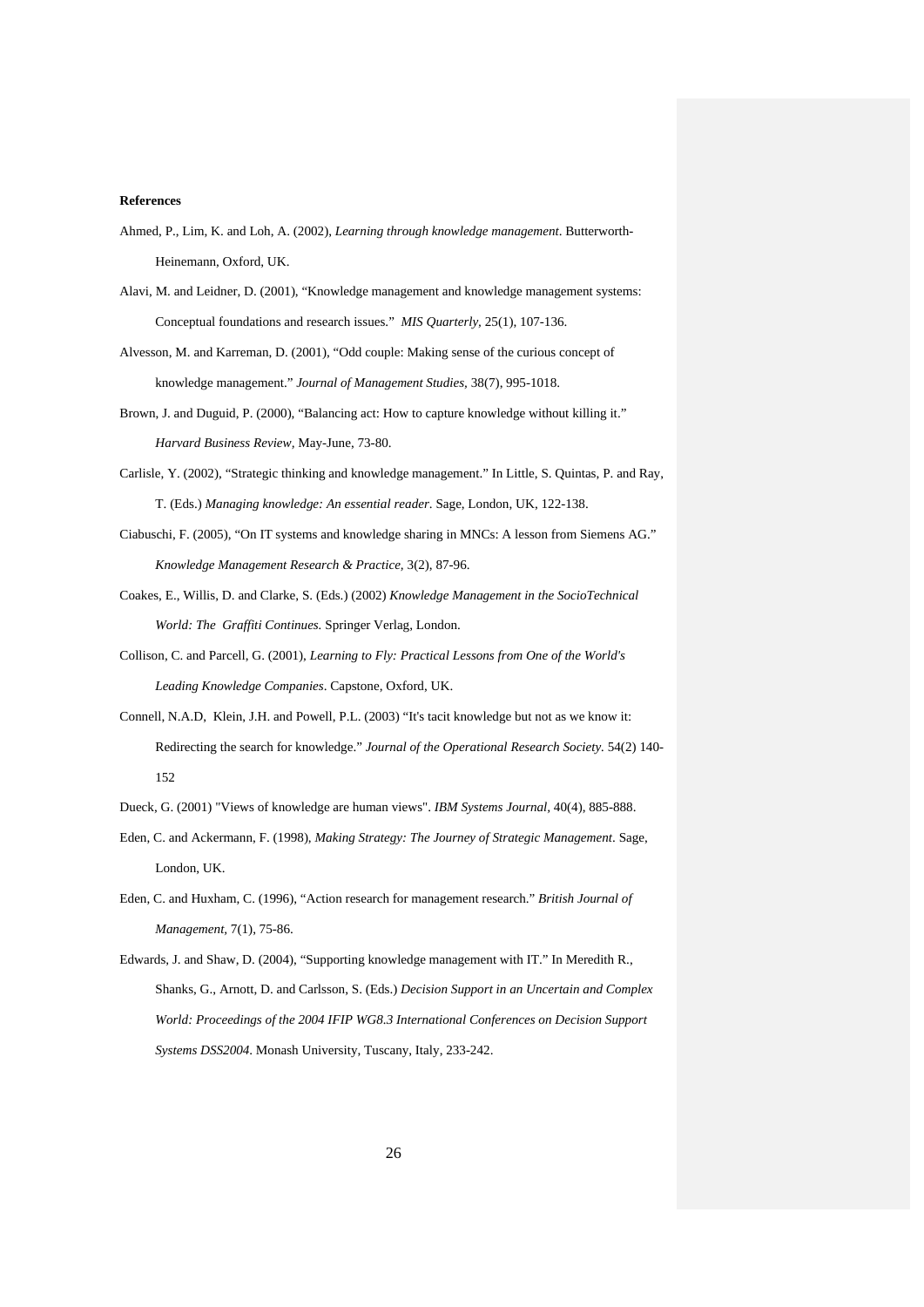- Elliott, D., Smith, D. and McGuinness, M. (2000). Exploring the failure to learn: Crises and the barriers to learning. *Review of Business*, 21(3/4),17-24.
- Fahey, L. and Prusak, L. (1998), "The eleven deadliest sins of knowledge management." *California Management Review,* 40(3), 265-276.
- Ford, R. and Angermeier, I. (2004), "Managing the knowledge environment: a case study from healthcare." *Knowledge Management Research & Practice,* 2(3), 137-146.
- Hammer, M., Leonard, D. and Davenport, T. (2004), "Why don't we know more about knowledge?" *MIT Sloan Management Review,* 45(4), 14-18.
- Handzic, M. and Zhou, A. Z. (2005) *Knowledge management: an integrative approach.* Chandos Publishing, Oxford.
- Hislop, D. (2005), *Knowledge management in organizations: A critical introduction*. Oxford University Press, Oxford, UK.
- Jones, N., Herschel, R. and Moesel, D. (2003), "Using knowledge champions to facilitate knowledge management." *Journal of Knowledge Management,* 7(1), 49-77.
- Kim, L. (1998), "Crisis construction and organizational learning: Capability building in catching-up at Hyundai motor." *Organization Science,* 9(4), 506-521.
- Liebowitz, J. (199), "Key ingredients to the success of an organization's knowledge management strategy." *Knowledge and Process Management,* 6(1), 37-40.
- Maier, R. and Remus, U. (2003), "Implementing process-oriented knowledge management strategies." *Journal of Knowledge Management,* 7(4), 62-74.
- Massey, A., Montoya-Weiss, M. and O'Driscoll, T. (2002), "Knowledge management in pursuit of performance: Insights from Nortel Networks." *MIS Quarterly,* 26(3), 269-289.
- McCann III, J. and Buckner, M. (2004), "Strategically integrating knowledge management initiatives." *Journal of Knowledge Management,* 8(1), 47-63.
- McDermott, R. (1999) "Why information technology inspired but cannot deliver knowledge management". *California Management Review,* 41(4), 103-117.
- Miles, M. and Huberman, A.M. (1994), *Qualitative Data Analysis: An Expanded Sourcebook*. Sage, Thousand Oaks, CA.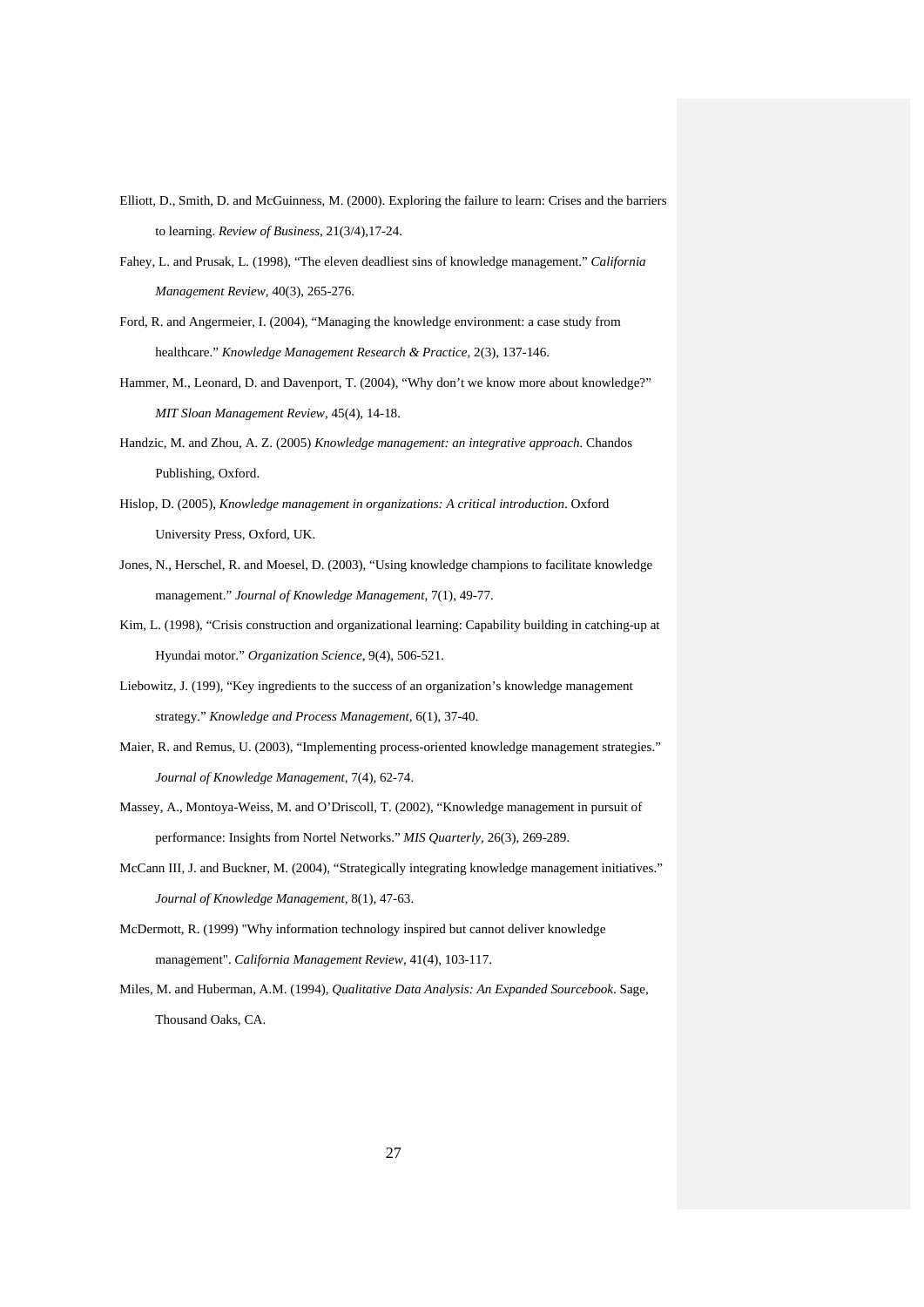- Moffett, S., McAdam, R. and Parkinson, S. (2003) "Technology and people factors in knowledge management: an empirical analysis." *Total Quality Management & Business Excellence,* 14(2), 215-224
- Pearson, C. and Clair, J. (1998). Reframing crisis management. *Academy of Management Review*, 23(1), 59-76.
- Pemberton, J., Stonehouse, G. and Francis, M. (2002), "Black and Decker towards a knowledgecentric organization." *Knowledge and Process Management,* 9(3), 178-189.
- Pitt, M. (1990), "Crisis modes of strategic transformation: A new metaphor for managing technological innovation." In Loveridge, R. and Pitt, M. (Eds.)d *The strategic management of technological innovation*. Wiley, Chichester, UK, 253-272.
- Quintas, P. (2002), "Managing knowledge in a new century." In Little, S., Quintas, P. and Ray, T. (Eds.) *Managing knowledge: An essential reader*. Sage, London, UK, 1-18.
- Robertson, M. and Hammersley, G. (2000), "Knowledge management practices within a knowledgeintensive firm: The significance of the people management dimension." *Journal of European Industrial Training,* 24(2/3/4), 241.
- Roux-Dufort, C. (2000). Why organizations don't learn from crises: The perverse power of normalization. *Review of Business*, 21(3/4), 25-30.
- Ruggles, R. (1998), "The state of the notion: Knowledge management in practice." *California Management Review,* 40(3), 80-89.
- Scarbrough, H. and Swan, J. (2001) "Explaining the diffusion of knowledge management: The role of fashion". *British Journal of Management,* 12(1), 3-12
- Scarbrough, H., Swan, J., Laurent, S., Bresnen, M., Edelman, L. and Newell, S. (2004), "Project-Based Learning and the Role of Learning Boundaries." *Organization Studies,* 25(9), 1579-1600.
- Shaw, D. and Edwards, J. (2005), Building user commitment to knowledge management strategy. *Information and Management,* 42(7), 977-988.
- Shaw, D., Edwards, J., Baker, B. and Collier, P. (2003), "Achieving closure through knowledge management strategy." *Electronic Journal of Knowledge Management,* 1, 197-205.
- Shaw, D., Baker, B. and Edwards, J. (2006), "Communities of implementation." In Coakes, E. and Clarke, S. (Eds.) *Encyclopedia of Communities of Practice in Information and Knowledge Management*. Idea Publishing, London, UK, 35-42.

**Deleted:** Reference withheld. (2003a)¶ Reference withheld. (2003b)¶ Reference withheld (2004)¶ Reference withheld. (2005)¶<br>Reference withheld. (2006)¶